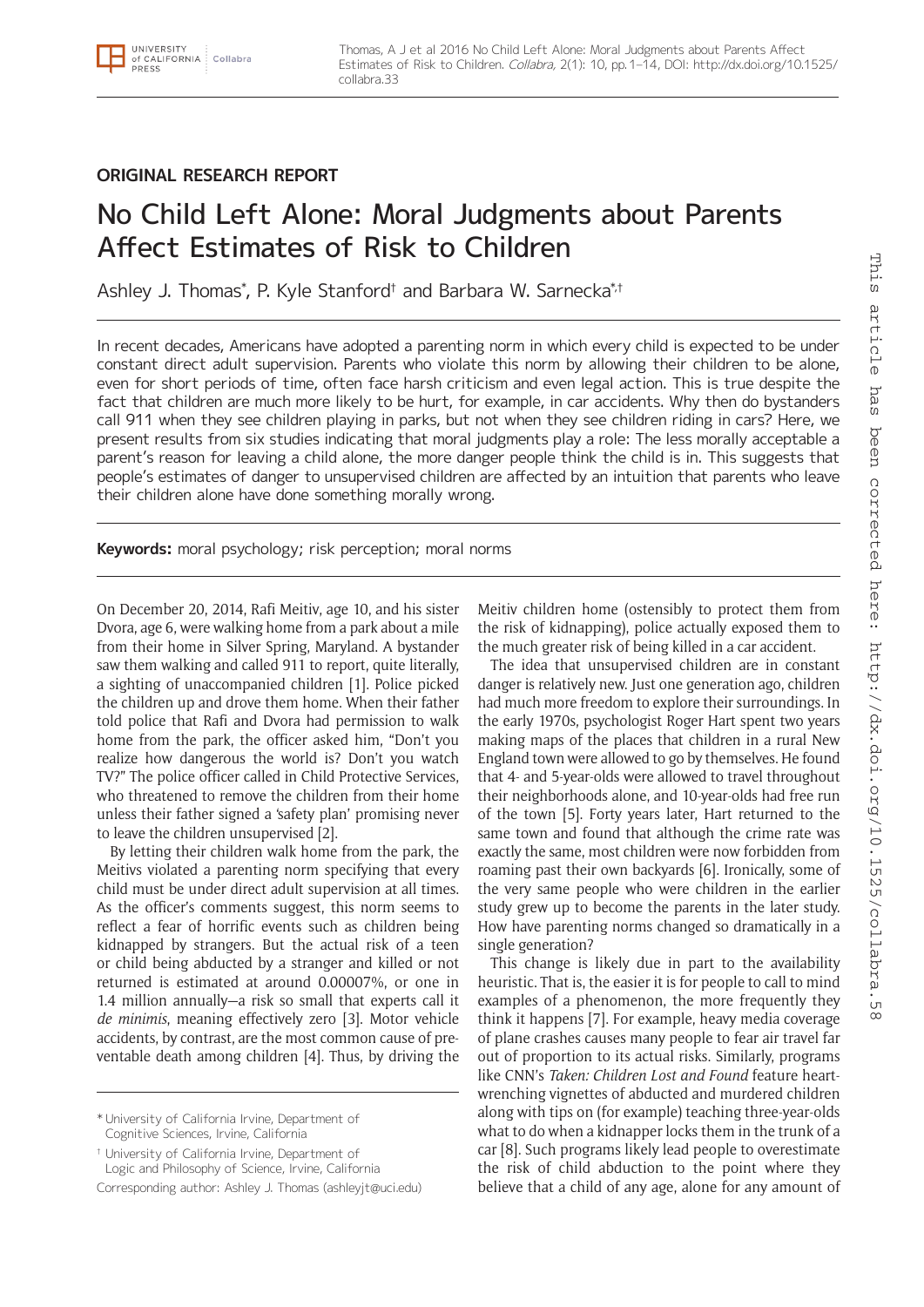time, is in grave danger. The same is true for intensive media coverage of rare, but tragic accidents such as children dying in house fires, or infants dying after being forgotten in cars.

But note one key difference: The fact that many people irrationally fear air travel does not result in air travel being criminalized. Parents are not arrested for bringing their children with them on airplanes. In contrast, parents are arrested and prosecuted for allowing their children to wait in cars, play in parks, or walk through their neighborhoods without an adult (e.g., [9, 10, 11, 12, 13, 14]). As legal scholar David Pimentel observes, "In previous generations, parents who 'let their kids run wild' were viewed with some disdain by neighbors, perhaps, but subjected to no greater sanction than head wagging or disapproving gossip in the community. Today, such situations are far more likely to result in a call to Child Protective Services, with subsequent legal intervention" [15]. A recent study in Britain found that fully *one in five*  children in England born during the 2009-2010 fiscal year were the subject of a call to Child Protective Services before reaching the age of five [16].

The effective criminalization of parenting choices that objectively pose little risk to children suggests that additional factors may be at work. We hypothesize that one such factor is moral judgment. Specifically, we propose that people overestimate the dangers facing children in order to better rationalize their intuition that parents have done something *morally* wrong in allowing their children any unsupervised time.

Research in other domains has shown that moral judgments do affect people's estimates of harm. For example, intentional actions that result in harm are seen as more harmful than unintentional actions with the same outcomes [17, 18]. Moral intuitions also affect judgments about cause: A driver who gets into an accident while speeding home to hide his cocaine is said to have 'caused' the accident more than a driver who was speeding home to hide his parents' anniversary gift [19]. People have also been shown to seek what is called 'moral coherence': they modify their factual beliefs to match their moral intuitions. For example, after reading an argument that capital punishment is morally wrong no matter the consequences, people are less likely to believe that capital punishment deters crime [20].

We hypothesize that a similar process may be at work when people imagine the harm likely to befall unsupervised children. That is, people may overestimate the danger to unsupervised children in order to justify their moral condemnation of the parents who allow the children to be alone. Thus, exaggerated fears of harm and increasing moral prohibitions form a sort of self-reinforcing feedback loop. We will ultimately suggest that much of the recent hysteria concerning danger to unsupervised children is the product of this feedback loop, in which inflated estimates of risk lead to a new moral norm against leaving children alone, and then the need to justify moral condemnation of parents who violate this norm leads in turn to even more inflated estimates of risk, generating even stronger moral condemnation of parents who violate the norm, and so on.

This hypothesis is consistent with the literature on moral dumbfounding. According to Haidt's [21, 22] Social Intuitionist Model, people make moral judgments quickly and unconsciously, and then use facts and reasoning to rationalize those moral judgments. (This is in opposition to the common assumption that moral beliefs are based on reasoned fact.) In the present case, we hypothesize that when they are free to do so, people adopt and/or modify their factual beliefs (e.g., regarding the amount of danger posed to a child by a given situation) so as to better rationalize their intuitive moral judgments (e.g., that this mother did something morally wrong).

To test this hypothesis, we examined whether participants' judgments about danger to an unsupervised child vary according to the moral acceptability of the parent's reason for leaving the child alone. If our hypothesis is correct, then participants should judge that children are in more danger when parents deliberately allow them to be unsupervised, (as the Meitiv parents did) than when children are left unsupervised by accident. Similarly, when parents choose to leave children unsupervised. participants should judge that children are in more danger when a parent leaves for a morally unacceptable reason (e.g., to meet an illicit lover) than for a morally neutral or acceptable reason (e.g., to go to work).

## **General Method**

#### **Overview**

In each of six experiments, we invited participants on Amazon Mechanical Turk to read brief vignettes in which a child spends a brief period of time unsupervised. The children's ages, locations and duration of time unsupervised in each vignette were kept constant across participants (see **Table 1**).

| Child's name & age | Location                                                             | <b>Minutes alone</b> |
|--------------------|----------------------------------------------------------------------|----------------------|
| Olivia, 10 months  | Asleep in the car in a gym's cool underground parking garage         | 15                   |
| Cassidy, 2.5       | Home, eating a snack, watching Frozen                                | 20                   |
| Grace, 4           | Playing on ipad in the car, in a shady spot in a library parking lot | 30                   |
| Jenny, 6           | A park about a mile from her house                                   | 25                   |
| Susie, 8           | Starbucks, one block away from where her mother is                   | 45                   |

**Table 1:** Basic Five Vignette Types.

*Note*. Ages are in years unless otherwise noted.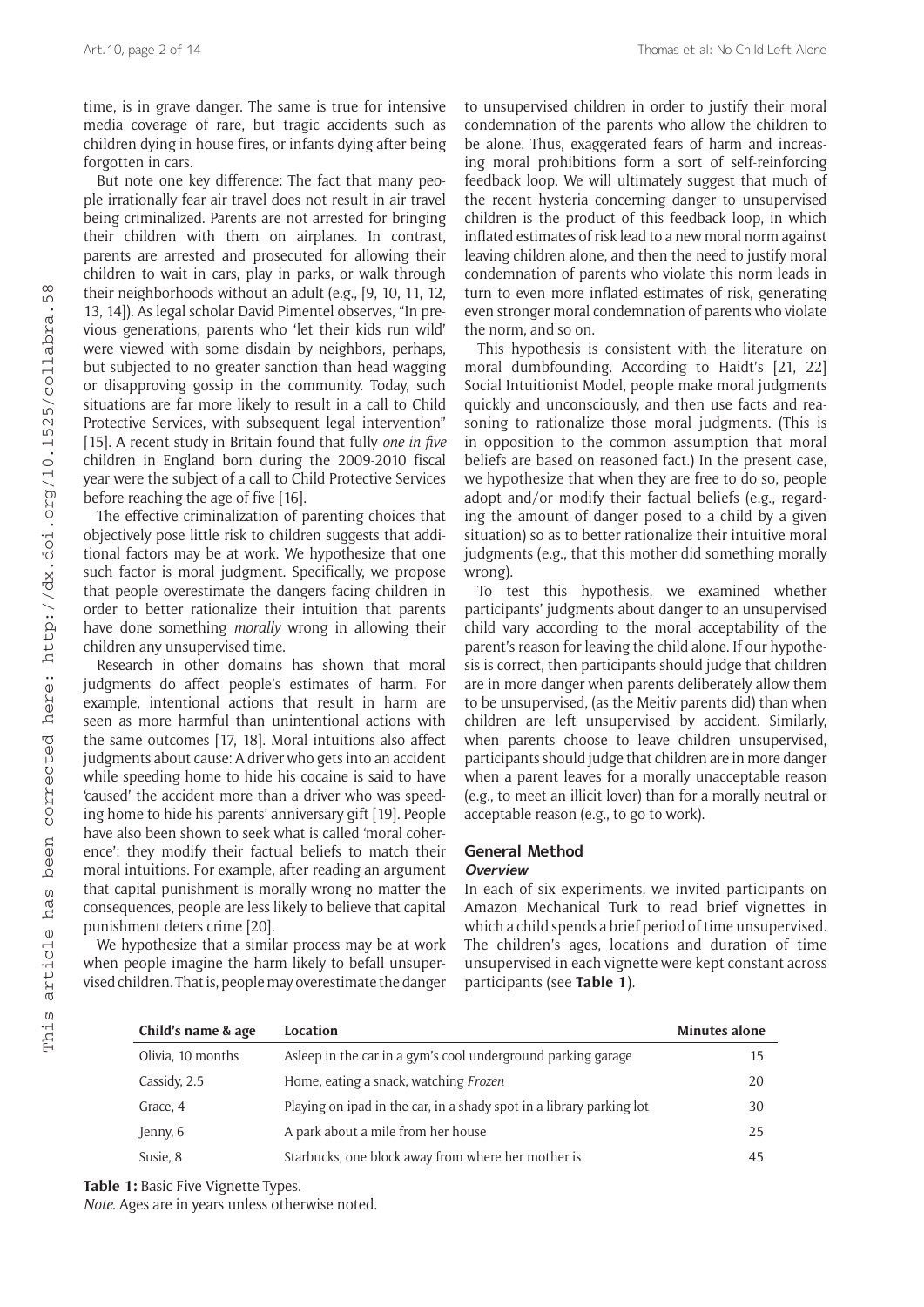The vignettes differed only in the reason for the parent's absence. In the 'Unintentional' version of each vignette ('Unintentional' condition), the parent was involuntarily separated from the child by an accident. In the other four versions, the parent intentionally left the child in order to work ('Work' condition), volunteer for charity ('Volunteer' condition), relax ('Relax' condition), or meet an illicit lover ('Affair' condition). After reading each vignette, participants were asked to estimate (on a scale of 1 to 10) how much danger the child was in during the parent's absence. (See **Table 2** for a summary of experimental designs; see Appendix A for the full texts of all vignettes).

## **Participants**

Participants for all experiments were recruited through Amazon Mechanical Turk, and were paid \$1.00 each to complete the survey. Participants were excluded if they met any of the following criteria: (a) They had already participated in a previous experiment in this series; (b) They failed to answer a question that checked whether they were reading the vignettes (i.e., "Cindy P. (23) is a stay at home mom and the mother of Dorothy, age 3. On Tuesday evenings, Cindy takes Dorothy to the fair to eat cotton candy. This is just a test question please answer '7'. Cindy leaves Dorothy alone for four hours.") (c) They spent less than five minutes taking the survey. See Appendix B for a full discussion of this exclusion and a separate analysis that includes the data from participants who took less than five minutes.

## **Procedure**

Before reading the vignettes, participants answered a set of demographic questions asking about their gender, age, parental status (i.e., whether they had children), racial/ ethnic identity, level of education and political outlook (i.e., "Do you consider yourself politically conservative or liberal?").

After answering the demographic questions each participant read five vignettes. The vignettes were randomly assigned, with the constraint that each participant read one vignette featuring a child of each age (10 months, 2.5 years, 4 years, 6 years and 8 years; see **Table 1**) and orthogonally, one vignette from each of the five moral conditions (Unintentional, Work, Relax, Volunteer and Affair). Vignettes were presented in a random order. As mentioned above, participants also read one fake vignette that instructed them to answer '7,' the purpose of which was to check whether they were paying attention. Responses to this fake vignette were not included in the data analysis, except to exclude participants who answered it wrong.

#### **Data Analysis**

For each experiment, we used R [23] and lme4 [24] to perform a linear mixed effects analysis of the relationship between moral condition (the reason why the parent left)

| Experiment       | Design                                                                                                                                                                                                                                                                                                                                                                                                                                                                                                                                                                                                                                                                                                                                                                                                                                                          |
|------------------|-----------------------------------------------------------------------------------------------------------------------------------------------------------------------------------------------------------------------------------------------------------------------------------------------------------------------------------------------------------------------------------------------------------------------------------------------------------------------------------------------------------------------------------------------------------------------------------------------------------------------------------------------------------------------------------------------------------------------------------------------------------------------------------------------------------------------------------------------------------------|
| 1<br>$(N = 166)$ | Basic Design. Participants read 5 vignettes, in which mothers ages 26-33 left their children alone for brief<br>periods. After each vignette participants were asked, "On a scale of 1 to 10, with 1 being SAFEST/LOWEST RISK,<br>and 10 being MOST DANGEROUS/HIGHEST RISK, what is the risk of some harm coming to the child during the<br>time that the parent is gone?"                                                                                                                                                                                                                                                                                                                                                                                                                                                                                      |
| 2<br>$(N = 158)$ | Fathers. The parents described in the vignettes were fathers instead of mothers. Otherwise identical to<br>Experiment 1.                                                                                                                                                                                                                                                                                                                                                                                                                                                                                                                                                                                                                                                                                                                                        |
| 3<br>$(N = 164)$ | Younger mothers. Mothers described in the vignettes were 10 years younger (ranging in age from 16-23) and<br>held lower-paying jobs than in the standard vignettes (e.g., McDonalds cashier instead of accountant). Otherwise<br>identical to Experiment 1.                                                                                                                                                                                                                                                                                                                                                                                                                                                                                                                                                                                                     |
| 4<br>$(N = 247)$ | Explicit Moral Judgments. This experiment used the same vignettes as Experiment 1, but added an explicit moral<br>question ("On a scale from 1 to 10, with 1 meaning the mother did NOTHING WRONG, and 10 meaning the<br>mother did something HIGHLY UNETHICAL/IMMORAL, did the mother do something morally/ethically wrong<br>by leaving her child alone?") in addition to the standard risk question used in all experiments (i.e., "On a scale of<br>1 to 10, with 1 being SAFEST/LOWEST RISK, and 10 being MOST DANGEROUS/HIGHEST RISK, what is the risk<br>of some harm coming to the child during the time that the parent is gone?") The order of the two questions was<br>counterbalanced across participants, so that half of the participants always answered the moral question first<br>and the other half always answered the risk question first. |
| 5<br>$(N = 149)$ | List the Dangers. This experiment used the same vignettes as Experiment 1, but after the standard risk question<br>("On a scale of 1 to 10, with 1 being SAFEST/LOWEST RISK, and 10 being MOST DANGEROUS/HIGHEST RISK,<br>what is the risk of some harm coming to the child during the time that the parent is gone?") participants were<br>asked an explicit rationale question: "If there is risk to the child, please explain what the risk is. (That is, what<br>harmful thing or things might happen to the child while the parent is gone?)"                                                                                                                                                                                                                                                                                                              |
| 6<br>$(N = 611)$ | Basic Design vs. Moral Judgment vs. List the Dangers. The purpose of Experiment 6 was to directly compare<br>the effects of asking an explicit moral question, an explicit rationale question, or neither. Participants in this<br>experiment read the same vignettes as in Experiments 1, 4 and 5, but were randomly assigned to receive either<br>the standard risk question alone (as in Experiment 1); the standard question and the explicit moral question (as<br>in Experiment 4); or the standard question followed by the explicit rationale question (as in Experiment 5).                                                                                                                                                                                                                                                                            |

This article has been corrected here: [http://dx.doi.org/10.](http://dx.doi.org/10.1525/collabra.58)1525/collabra.58 has been corrected here: http://dx.doi.org/10.1525/collabra.5

This article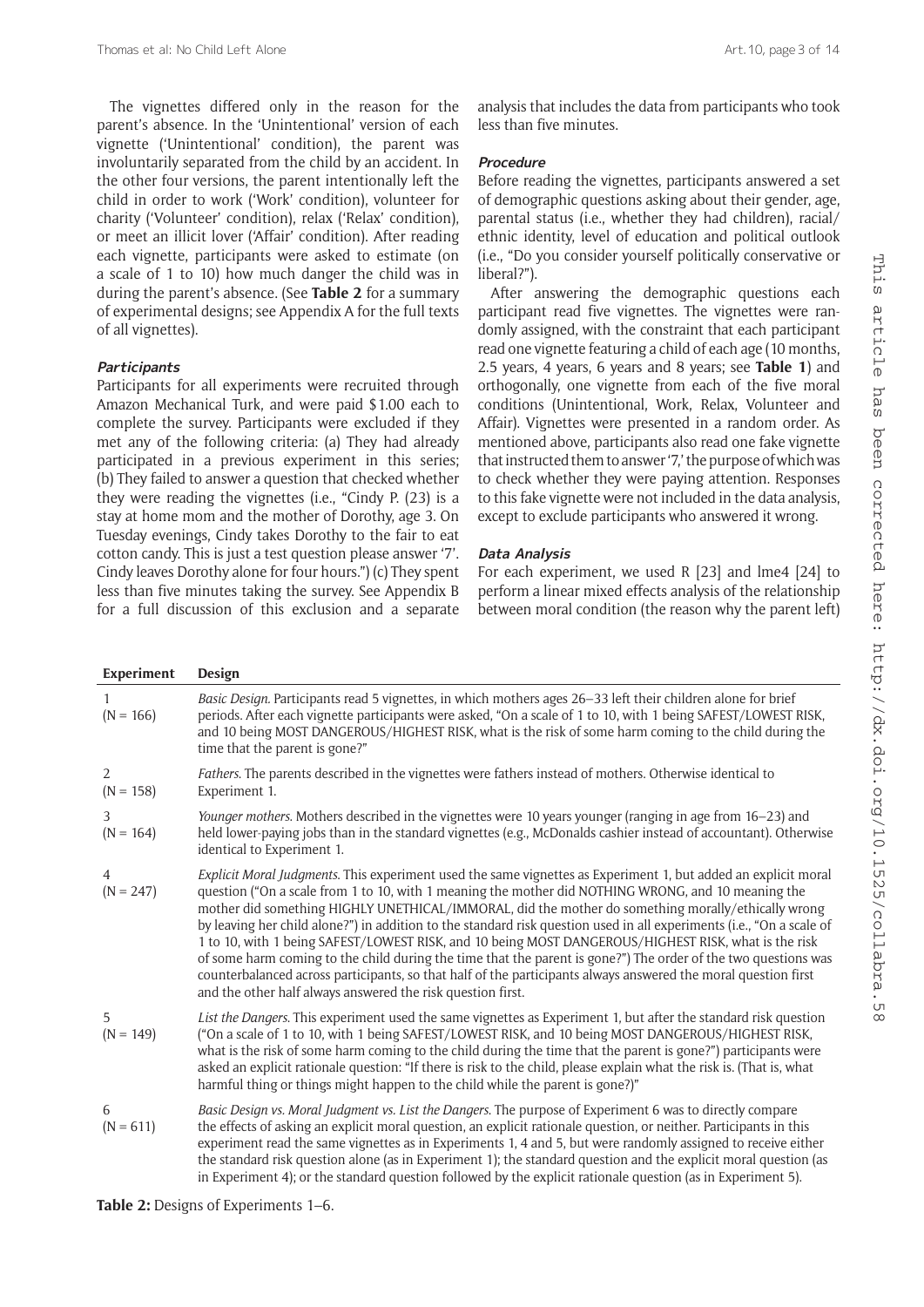and participants' estimates of danger to the child in each vignette. As fixed effects, we included participants' gender, age, education level, race, political beliefs, and parental status (i.e., whether they had children). As random effects, we included intercepts for participants and vignette type (see **Table 1**). Visual inspection of residual plots did not reveal any obvious deviations from homoscedasticity or normality. P-values were obtained using a likelihood ratio test of the full model, with and without the effect of moral condition [25]. To obtain F statistics and accompanying p-values, we used afex [26], which uses Kenward-Roger approximations for degrees of freedom. For all pairwise comparisons, we used lsmeans [27] with Tukey adjustments. To calculate effect sizes we used methods outlined by Nakagawa & Schielzeth [28], using the r.squaredGLMM function in the MumIn package in R [29]. We report the marginal R² (R $^2$ <sub>GLMMm</sub>), which represents the variance explained by fixed factors and the conditional  $R^2$  $(\mathrm{R}^\mathbf{2}_{\scriptscriptstyle{\mathrm{GLMMc}}})$ , which represents the variance explained by both fixed and random factors. All of the data collected for this entire set of experiments (including two pilot studies) is publicly available via the Open Science Framework, <https://osf.io/dr7hg/>.

## **Experiment 1. Basic Design Method**

*Participants***.** A total of 219 participants were recruited through Amazon Mechanical Turk for this experiment. Of those, 4 were excluded because they failed to answer the attention-check question, and 49 were excluded because they spent less than five minutes taking the survey (see Appendix B for an alternative analysis that includes data from these participants). The remaining 166 participants contributed data to the analysis. These participants ranged in age from 19 to 69 years ( $M = 34.07$  SD = 10.07; 47.59% were female and 52.41% were male; 59.6% said they had children and 40.36% said they did not. In response to the question "What is your race?" he most common answer chosen was 'Caucasian' (79.1%); followed by 'Black/African American' (8.37%); 'Asian/Pacific Islander' (5.58%), 'Hispanic' (5.12%); 'Other' (0.93%); and 'Decline to Respond' (0.93%). In response to the question, "What is the highest level of education you have received?" the most common answer was 'Bachelor's Degree' (35.54%); followed by 'Some College' (30.12%); 'Associate's Degree' (16.87%); 'High School or GED' (8.96%); 'Graduate Degree' (6.63%); In response to the question, "Do you consider yourself politically conservative or liberal?" the most common answer was 'Liberal' (34.94%); followed by 'Moderate' (25.90%); 'Very Liberal' (18.67%); 'Conservative' (16.87%) and 'Very Conservative' (3.61%).

*Design***.** This experiment followed the basic design for the series. Each participant first answered the demographic questions and then read five vignettes in random order. (See Appendix A for full text of vignettes.) After each vignette, the participant was asked, "On a scale of 1 to 10, with 1 being SAFEST/LOWEST RISK, and 10 being MOST DANGEROUS/HIGHEST RISK, what is the risk of some harm coming to the child during the time that the parent is gone?"

#### **Results and Discussion**

Estimates of risk were high overall. The mean estimate of risk across all situations (on a scale of 1-10) was 6.99 (*SD* = 2.63), and the modal estimate was 10. As predicted, respondents' estimates of risk to children differed according to why the parent left. A likelihood ratio test and an ANOVA both revealed a significant effect of moral condition on risk estimates:  $(\chi^2(4) = 42.34 \text{ p} < .001)$ ,  $(F(4,656) = 10.87, p < .001)$ .  $R^2_{\text{GLMMC}} = 61.09\%$  and  $R^2_{\text{GLMMm}} =$ 30.58%.

Specifically, a mother's unintentional absence was seen as safer for the child than a mother's intentional absence for any reason, and a mother's work-related absence was seen as more dangerous than an unintentional absence, but less dangerous than if the mother left to pursue an illicit sexual affair. Estimates of risk for each condition were:  $M_{\text{uninternal}} = 6.22$ ;  $M_{\text{work}} = 6.78$ ;  $M_{\text{volunter}} = 7.00$ ;  $M_{\text{relax}}$  = 7.19;  $M_{\text{affair}}$  = 7.29. See **Table 3** for pairwise comparisons.

#### **Experiment 2: Fathers Method**

*Participants***.** A total of 222 participants were recruited through Amazon Mechanical Turk for this experiment. Of those, 9 were excluded because they failed to answer the attention-check question, and 55 were excluded because they spent less than five minutes taking the survey (see Appendix B for an alternative analysis that includes data from these participants). The remaining 158 participants contributed data to the analysis. These participants ranged in age from 18 to 63 years ( $M = 33.51$  SD = 10.37); 43.04% were female and 56.96% were male; 42.41% said they had children and 57.59% said they did not. In response to the question "What is your race?" the most common answer chosen was 'Caucasian' (83.54%), followed by 'Black/African American' (5.70%); 'Asian/Pacific Islander' (4.43%), 'Hispanic' (5.06%); 'Other' (1.27%) In response

|               | Affair                       | Relax                      | <b>Volunteer</b>          | Work                        |
|---------------|------------------------------|----------------------------|---------------------------|-----------------------------|
| Unintentional | $t(664) = 5.716***$          | $t(664) = 4.27***$         | $t(664) = 4.367***$       | $t(664) = 2.82, p = .0397*$ |
| Work          | $t(664) = 2.895, p = .0319*$ | $t(664) = 2.581 p = .0750$ | $t(664) = 1.446 p = .598$ |                             |
| Volunteer     | $t(664) = 1.448 p = .59$     | $t(664) = 1.1$ 3 $p = .78$ |                           |                             |
| Relax         | $t(664) = .315 p = .99$      |                            |                           |                             |

**Table 3:** Pairwise Comparisons for Experiment 1 (Basic Design). *Note*. \**p* < .05, \*\**p* < .01, \*\*\**p* < .001.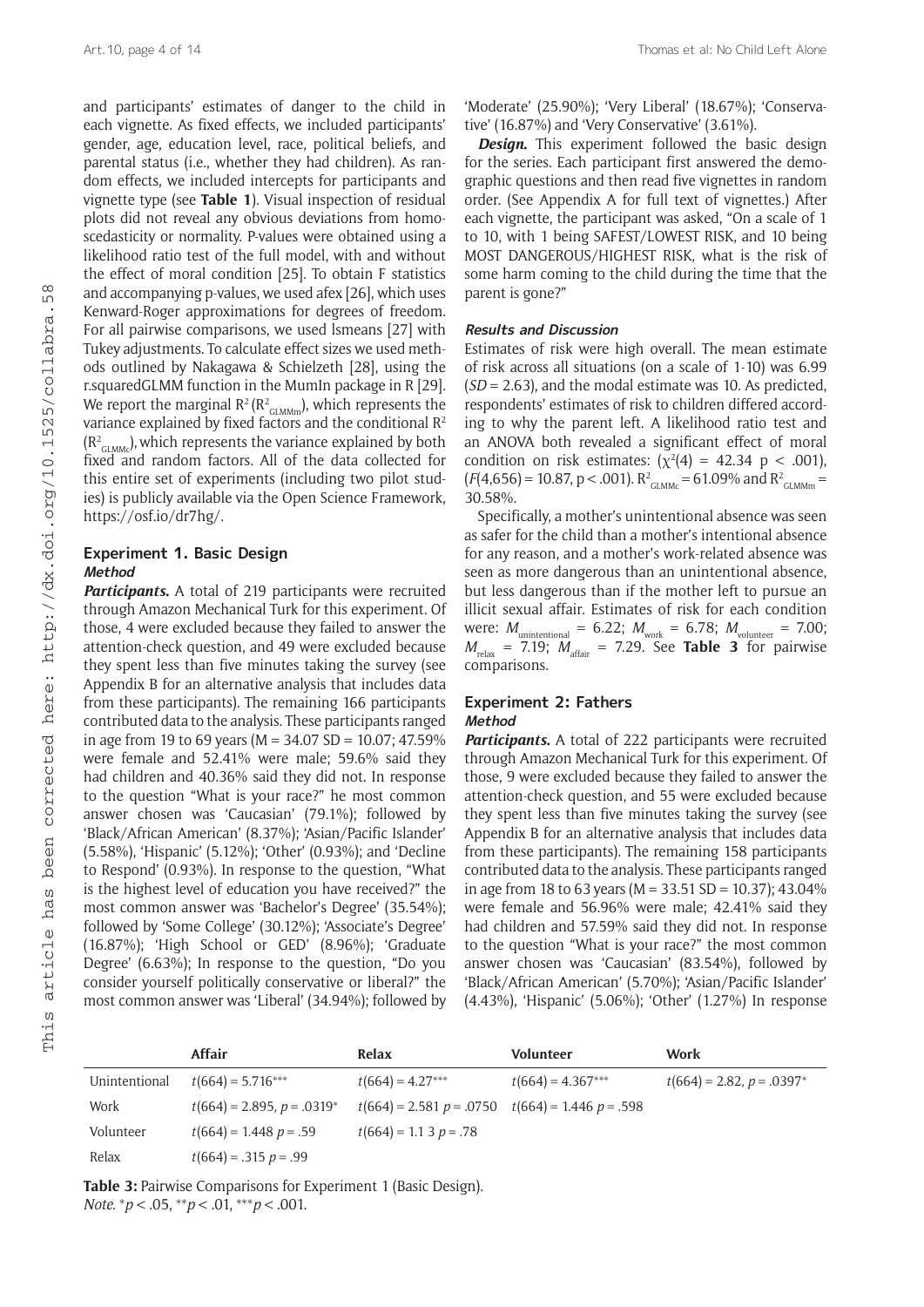to the question, "What is the highest level of education you have received?" the most common answer was 'Bachelor's Degree' (33.54%); followed by 'Some College' (30.38%); 'Associate's Degree' (8.23%); 'High School or GED' (9.49%); 'Graduate Degree' (13.29%); 'Some Graduate School' (3.19%); and 'Less than  $12<sup>th</sup>$  Grade' (1.90%). In response to the question, "Do you consider yourself politically conservative or liberal?" the most common answer was 'Liberal' (36.54%); followed by 'Moderate' (23.08%); 'Very Liberal' (18.59%); 'Conservative' (19.87%) and 'Very Conservative' (1.92%).

*Design***.** In this experiment, the parent described in the vignettes was a father instead of a mother. (See Appendix A for full text of vignettes.) Otherwise, the design was identical to Experiment 1.

## **Results and Discussion**

The pattern of responses was similar to Experiment 1. The mean estimate of risk across all situations was 7.07 (*SD =* 2.46), and the modal estimate was 10. A likelihood ratio test revealed a significant effect of moral condition on risk assessment ( $\chi^2(4) = 40.017 \text{ p} < .001$ ), as did an ANOVA ( $F(4,616.5) = 10.26$ ,  $p < .001$ ).  $R^2_{\text{GLMMc}} = 59.53\%$ and  $R^2_{\text{GLMMm}} = 33.31\%$ .

Specifically, children were seen as less at risk when fathers left unintentionally than when fathers left to pursue an affair, volunteer for charity or relax. However, unlike in Experiment 1, fathers' work-related absences were not treated as significantly different from their unintentional absences. In fact, going to work was seen as safer (for one's child) than going somewhere to relax, and as in Experiment 1, going to work was also seen as safer (for one's child) than leaving to pursue an affair. Estimates of risk for each condition were as follows:  $M_{\textrm{unintentional}} = 6.48;$  $M_{\text{work}} = 6.82$ ;  $M_{\text{volumteer}} = 7.19$ ;  $M_{\text{relax}} = 7.43$ ;  $M_{\text{affair}} = 7.41$ . See **Table 4** for pairwise comparisons.

## **Experiment 3: Younger Mothers Method**

*Participants***.** A total of 243 participants were recruited through Amazon Mechanical Turk for this experiment. Of those, 15 were excluded because they failed to answer the attention-check question, and 64 were excluded because they spent less than five minutes taking the survey (see Appendix B for an alternative analysis that includes data from these participants). The remaining 164 participants contributed data to the analysis. These participants ranged in age from 18 to 83 years ( $M = 33.71$  SD = 11.78); 45.12% were female and 54.88% were male; 54.04% said they had

children and 45.96% said they did not. In response to the question "What is your race" the most common answer chosen was 'Caucasian' (82.93%); followed by 'Black/African American' (6.10%); 'Asian/Pacific Islander' (4.88%), 'Hispanic' (4.27%); 'Native American' (1.22%); and 'Decline to Respond' (0.61%). In response to the question, "What is the highest level of education you have received?" the most common answer was 'Some College' (34.76%);; followed by 'Bachelor's Degree' (31.71%); 'Associate's Degree' (12.80); 'High School or GED' (9.15%); 'Graduate Degree' (9.76%); 'Some Graduate School' (1.83%). In response to the question, "Do you consider yourself politically conservative or liberal?" the most common answer was 'Liberal' (39.63%); followed by 'Moderate' (22.36%); 'Very Liberal' (17.07%); 'Conservative' (17.68%) and 'Very Conservative' (3.05%).

*Design***.** In this experiment, the ages of the mothers described in the vignettes was lower by 10 years, and the mothers held lower-paying jobs (e.g., McDonalds cashier instead of accountant; see Appendix A for full text of vignettes). Otherwise the design was identical to Experiment 1.

#### **Results and Discussion**

The pattern of responses was similar to Experiments 1 and 2. The mean estimate of risk across all situations was 7.18 (*SD* = 2.53) and the mode was 10. The likelihood ratio test revealed a significant effect of moral condition on risk assessment  $(\chi^2(4) = 33.613 \text{ p} < .001)$ , as did an ANOVA ( $F(4, 636.26) = 8.57$ ,  $p < .001$ ).  $R^2_{\text{GLMMc}} = 55.56\%$ and  $R^2_{\text{GLMMm}} = 35.24\%$ .

Specifically, children were seen as being in less danger when their mother left unintentionally (because of an accident) than when she left intentionally, no matter what the reason. In this experiment, there was no evidence that any particular reason for leaving was seen as riskier to children than any of the others. Estimates of risk for each condition were as follows:  $M_{\text{unintentional}} = 6.55$ ;  $M_{\text{work}} = 7.18$ ;  $M_{\text{volunteer}}$  = 7.25;  $M_{\text{relax}}$  = 7.57;  $M_{\text{affair}}$  = 7.35. See **Table 5** for pairwise comparisons.

#### **Experiment 4: Explicit Moral Judgments Method**

*Participants***.** A total of 354 participants were recruited through Amazon Mechanical Turk for this experiment. Of those, 47 were excluded because they failed to answer the attention-check question, and 60 were excluded because they spent less than five minutes taking the survey (see Appendix B for an alternative analysis that includes data

|               | Affair                        | Relax                     | <b>Volunteer</b>         | Work                     |
|---------------|-------------------------------|---------------------------|--------------------------|--------------------------|
| Unintentional | $t(624) = 5.156***$           | $t(624) = 4.904***$       | $t(624) = 4.582***$      | $t(624) = 1.89 p = .321$ |
| Work          | $t(624) = 3.26 p = .010^{**}$ | $t(624) = 3.01 p = .023*$ | $t(624) = 2.69 p = .057$ |                          |
| Volunteer     | $t(624) = 0.574 p = .98$      | $t(624) = 0.322 p = .99$  |                          |                          |
| Relax         | $t(624) = .252, p = .99$      |                           |                          |                          |

**Table 4:** Pairwise Comparisons for Experiment 2 (Fathers). *Note.* \**p* < .05, \*\**p* < .01, \*\*\**p* < .001.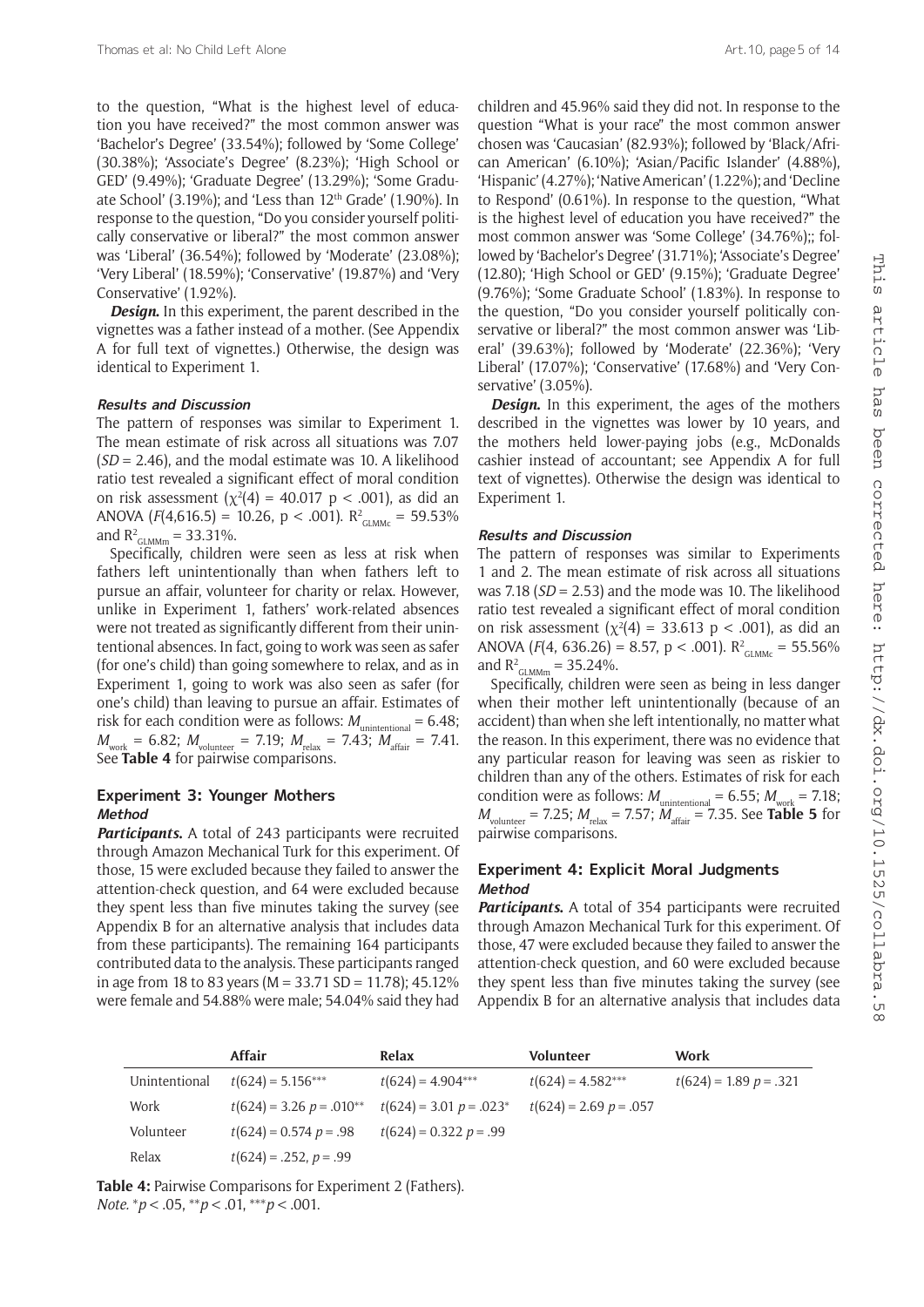|               | Affair                    | Relax                      | <b>Volunteer</b>                                               | Work |
|---------------|---------------------------|----------------------------|----------------------------------------------------------------|------|
| Unintentional | $t(644) = 4.402***$       | $t(644) = 5.47***$         | $t(644) = 3.785$ , $p = .002**$ $t(644) = 3.87$ , $p = .001**$ |      |
| Work          | $t(644) = .556$           | $t(644) = 1.601, p = .497$ | $t(644) = .127, p = .99$                                       |      |
| Volunteer     | $t(644) = .618, p = .972$ | $t(644) = 1.678, p = .448$ |                                                                |      |
| Relax         | $t(644) = .541, p = .983$ |                            |                                                                |      |

**Table 5:** Pairwise Comparisons for Experiment 3 (Younger Mothers). *Note.* \**p* < .05, \*\**p* < .01, \*\*\**p* < .001.

from these participants). The remaining 247 participants contributed data to the analysis. These participants ranged in age from 18 to 68 years (M = 33.41; SD = 10.80; 44.53% were female and 55.47% were male; 57.89% said they had children and 42.11% said they did not. In response to the question "What is your race?" the most common answer chosen was 'Caucasian' (77.73%); followed by 'Asian/Pacific Islander' (6.88%); 'Black/African American' (6.07%); 'Hispanic' (5.26%); 'Other' (3.24%); 'Native American' (.81%). In response to the question, "What is the highest level of education you have received?" the most common answer was 'Bachelor's Degree' (34.41%); followed by 'Some College' (32.39%); 'Associate's Degree' (9.49%); 'High School or GED' (10.93%); 'Graduate Degree' (8.91%); 'Some Graduate School' (2.43%); and 'Less than  $12<sup>th</sup>$  Grade' (1.21%). In response to the question, "Do you consider yourself politically conservative or liberal?" the most common answer was 'Liberal' (32.93%); followed by 'Moderate' (29.27%); 'Very Liberal' (18.29%); 'Conservative' (16.26%) and 'Very Conservative' (3.25%).

*Design*. In this experiment we added a second question, asking about the morality of the mother's actions: "On a scale from 1 to 10, with 1 meaning the mother did NOTHING WRONG, and 10 meaning the mother did something HIGHLY UNETHICAL/IMMORAL, did the mother do something morally/ethically wrong by leaving her child alone?" Participants also answered the same risk question as in Experiments 1–3 (""On a scale of 1 to 10, with 1 being SAFEST/LOWEST RISK, and 10 being MOST DANGEROUS/ HIGHEST RISK, what is the risk of some harm coming to the child during the time that the parent is gone?") The order of the questions was counterbalanced across participants, but kept constant for each participant across the vignettes.

We had two reasons for adding this moral question. One was as a manipulation check, to test whether people's moral intuitions followed the presumed pattern (e.g., that respondents viewed an extramarital affair as immoral). A second reason was to allow respondents to separate their moral judgments from their risk judgments. We reasoned that respondents might think something like "I realize that the child is not actually in more danger just because the parent left to have an affair, but I still feel morally offended and I want to express that." Adding a separate moral question would allow participants to express their moral judgment directly, and therefore also (at least in theory) to express a risk judgment that was actually an assessment of risk, separate from the morality of the situation.

#### **Results and Discussion**

*Analysis of Responses To Moral Question* (i.e., "Did the mother do something morally/ethically wrong by leaving her child alone?") Participants' moral judgments followed a very similar pattern to their risk judgments (see **Figure 1**). The mean moral judgment on a scale of 1–10 (with 1 meaning the mother did nothing wrong) was 6.89; the modal judgment was 10. As predicted, the likelihood ratio test revealed a significant effect of moral condition on moral judgment,  $(\chi^2(4) = 796.14 \text{ p} < .001)$  as did an ANOVA ( $F(4,776.66) = 306.85 \text{ p} < .001$ ).  $R^2_{\text{GLMMc}} = 63.10\%$ and  $R^2_{\text{GLMMm}} = 41.60\%$ . These tests confirmed that the different moral conditions (e.g., 'Unintentional,' 'Affair,' etc.) successfully elicited different moral judgments from participants.

Interestingly, although the 'Unintentional' condition was rated as the most morally acceptable, respondents still judged that mothers in this condition had done something somewhat morally wrong (mean judgment of 3.05 out of 10) by leaving their children alone *even for a moment*. (In these 'Unintentional' conditions, the parents stepped away from their children for a moment to do something like return a library book or retrieve the mail.) Estimates of risk for each condition were as follows:  $M_{\text{unintentional}} = 3.05; M_{\text{work}} = 7.27; M_{\text{relax}} = 7.48; M_{\text{affair}} = 8.86;$  $M_{\text{volumteer}} = 7.32$ .

Pairwise comparisons of moral judgments among the five different moral conditions showed a similar pattern to the risk estimates for those conditions. Participants rated the 'Unintentional' condition as more morally acceptable than the other four conditions: (Work *t*(984.24) = 23.87, p < .001; Volunteer *t*(984.17) = 24.31, p < .001; Relax *t*(984.24) = 24.93, p < .001; Lover *t*(984.17) = 32.65, p < .001). Participants also rated the 'Affair' condition as less morally acceptable than the 'Work', 'Relax' and 'Volunteer' conditions (Affair/Work *t*(984.17) = 8.772, p < .001; Affair/Relax *t*(984.24) = 7.71, p < .001; Affair/ Volunteer *t*(984.24) = 8.329, p < .001) All other pairwise comparisons were non-significant, Work/Relax *t*(984.17) = 1.06, p = .8254; Work/Volunteer *t*(984.24) = 0.44, p = .99; Relax/Volunteer *t*(984.17) = 0.622, p = .971).

*Analysis Of Responses To Risk Question***.** ("What is the risk of some harm coming to the child during the time that the parent is gone?") Although we thought that adding a moral question might free participants to lower their risk estimates, the opposite occurred. The effect of moral condition on risk estimates was actually larger in this experiment than in Experiments 1-3. It seems that when people are encouraged to make explicit moral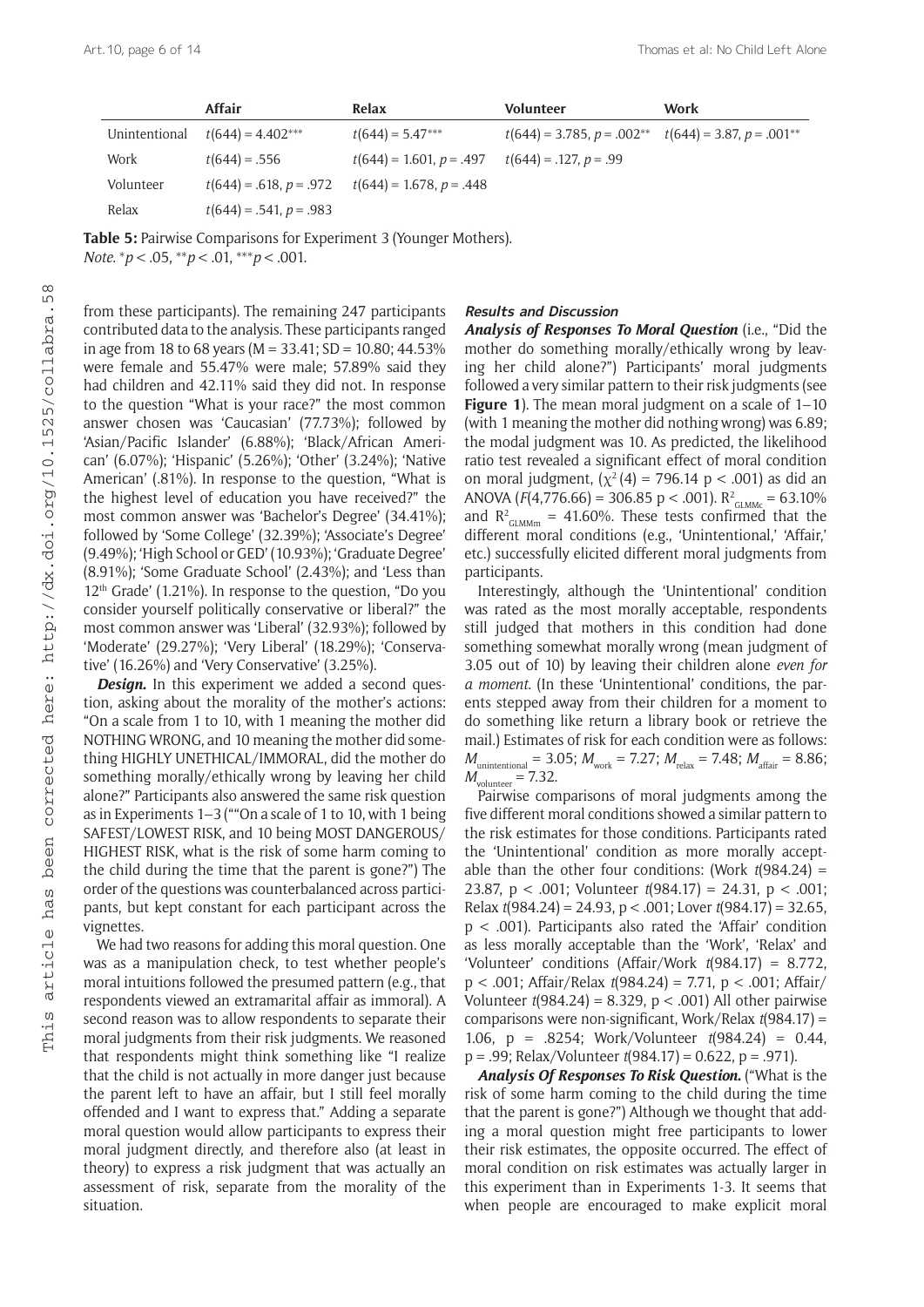

**Figure 1:** Participants' responses by moral condition. Left panel: Mean estimate of risk to child by moral condition. Right panel: Mean moral judgment by moral condition. Error bars indicate standard error. \*\*\*p < .001.

judgments, their risk estimates become more skewed by moral intuitions, not less so. The mean risk estimate in this experiment was 6.95 (*SD* = 2.66) and the mode was 10. The likelihood ratio test revealed a significant effect of moral condition on risk assessment  $(\chi^2(4) = 155.42)$ *p* < .001), as did an ANOVA (*F* (4,976) = 42.09 *p* < .001)  $R^2_{\text{\tiny GLMMC}} = 56.87\%$  and  $R^2_{\text{\tiny GLMMm}} = 28.7\%$ . Specifically, the 'Unintentional' condition was seen as posing significantly less risk to children than any of the other conditions; and the 'Affair' condition was seen as posing significantly *more* risk to children than any of the others. Estimates of risk for each condition were as follows:  $M_{\text{unintentional}} = 5.70$ ;  $M_{\text{work}} = 7.18$ ;  $M_{\text{relax}} = 7.17$ ;  $M_{\text{affair}} = 7.66$ ;  $M_{\text{volunter}} = 7.06$ . See **Table 6** for pairwise comparisons.

*Correlation Between Risk and Moral Question***.** To investigate whether participants' risk judgments were correlated with their moral judgments, we ran a simple regression analysis. As predicted, participants' answers were significantly positively correlated. That is, the more immoral a mother's reason for leaving, the more danger participants thought her child was in while she was away  $(R = .656, p < .001)$ .

*Mediation Analysis***.** We also performed a mediation analysis to investigate whether people's moral judgments in Experiment 4 mediated their risk assessments. We used the lavaan package in R [30] for this analysis, and collapsed the moral conditions into two factors ('Unintentional' versus all other conditions). We found evidence of a full mediation: The direct effects were not significantly different than zero (Estimate =  $-.096$ , std. err, z-value = .658,  $p = .510$ ), and the indirect effects were significantly different than zero (Estimate = 1.666, std. err = .166, z-value = 10.054, p < .001) [31].

#### Comparing Experiment 1 and Experiment 4

The results of Experiment 4 suggested that when we asked respondents an explicit moral question, their risk estimates actually became more biased by moral judgment. To investigate this in a more formal way, we compared the impact that moral condition had on risk estimates in Experiment 1 to that in Experiment 4. To do this, we averaged each participant's risk estimates across all 'intentional' conditions (affair, relax, work and volunteer) and subtracted their risk estimate for the Unintentional condition. We controlled for vignette type in order to account for the fact that some items (e.g., those involving younger children) might be judged to have a different baseline level of risk. The mean difference score in Experiment 4 ( $M = 1.48$ ) was significantly higher than the mean difference score in Experiment 1 (M = 0.89),  $(\chi^2(4) = 8.94)$ p = .003), ANOVA (*F*(1, 516 = 8.99 p = .005). This result indicates that participants' risk estimates were more biased by moral context in Experiment 4 (where they were asked an explicit moral question alongside the risk question) than in Experiment 1 (where they were only asked about risk). This effect was explored more fully in Experiment 6 (see below).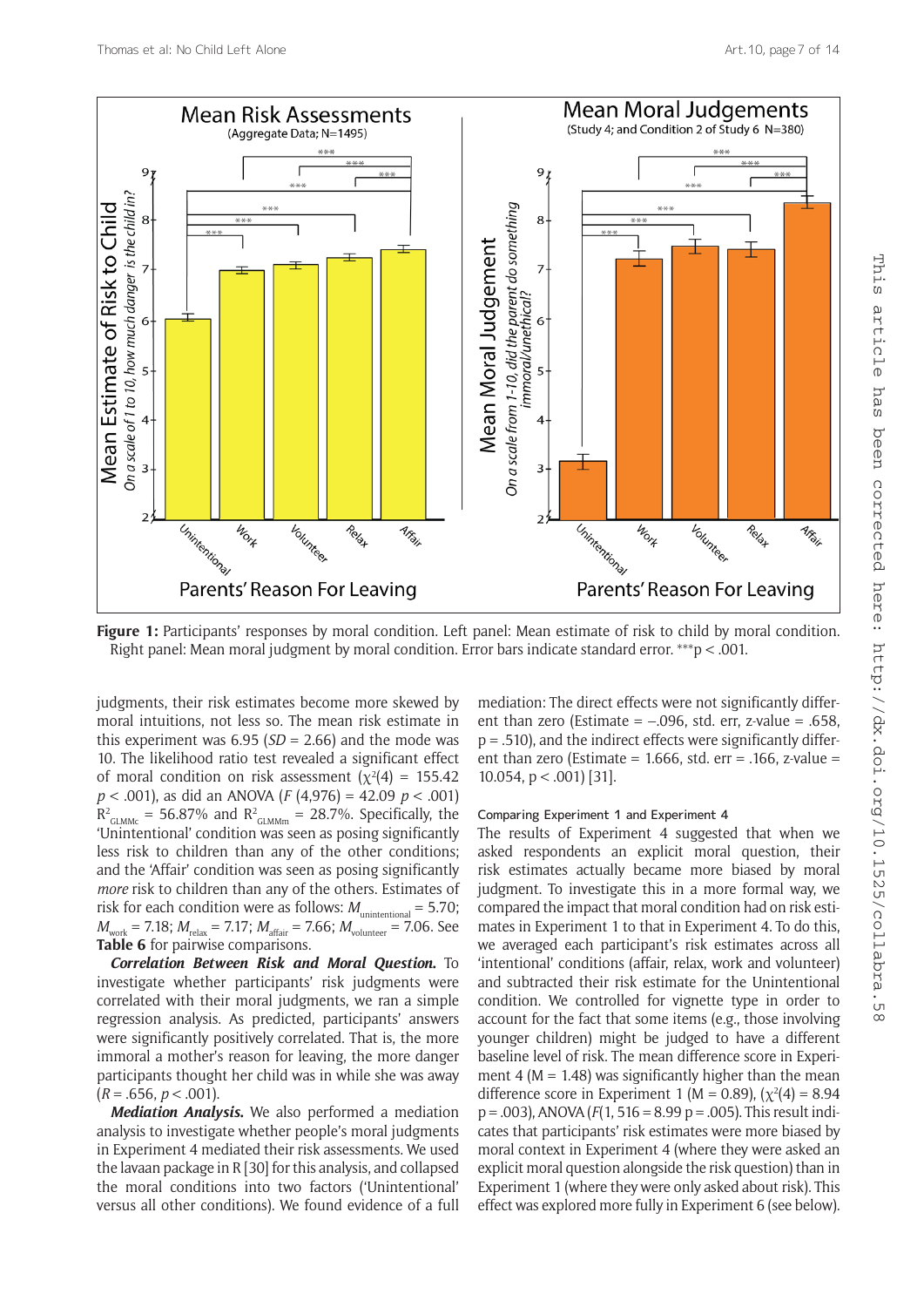|               | <b>Affair</b>                | Relax                    | <b>Volunteer</b>        | Work               |
|---------------|------------------------------|--------------------------|-------------------------|--------------------|
| Unintentional | $t(984) = 12.15***$          | $t(984) = 9.01***$       | $t(984) = 8.62***$      | $t(984) = 9.20***$ |
| Work          | $t(984) = 2.95 p = .03*$     | $t(984) = .190 p = 1.00$ | $t(984) = .579 p = .98$ |                    |
| Volunteer     | $t(984) = 3.53$ $p = .004**$ | $t(984) = .389 p = .995$ |                         |                    |
| Relax         | $t(984) = 3.214 p = .015*$   |                          |                         |                    |

Table 6: Pairwise Comparisons of Risk Estimates for Experiment 4 (Explicit Moral Judgments). *Note.* \**p* < .05, \*\**p* < .01, \*\*\**p* < .001.

#### **Experiment 5. List the Dangers Method**

*Participants***.** A total of 159 participants were recruited through Amazon Mechanical Turk for this experiment. Of those, 4 were excluded because they failed to answer the attention-check question, and none were excluded because they spent less than five minutes taking the survey (see Appendix B for an alternative analysis that includes data from these participants). The remaining 155 participants contributed data to the analysis. These participants ranged in age from 18 to 67 years ( $M = 33.21$  SD = 9.29); 41.29% were female and 58.71% were male; 45.16% said they had children and 54.84% said they did not. In response to the question "What is your race," the most common answer chosen was 'Caucasian'(80.00%); followed by 'Asian/ Pacific Islander' (7.10%), 'Hispanic' (6.45%); 'Black/African American' (3.23%);; 'Other' (2.58%); 'Native American' (.65%). In response to the question, "What is the highest level of education you have received?" the most common answer was 'Bachelor's Degree' (39.35%); followed by 'Some College' (27.10%); 'Associate's Degree' (10.32%); 'High School or GED' (13.55%); 'Graduate Degree' (7.74%); 'Some Graduate School' (1.29%). In response to the question, "Do you consider yourself politically conservative or liberal?" the most common answer was 'Liberal' (35.48%); followed by 'Moderate' (26.45%); 'Very Liberal' (18.71%); 'Conservative' (16.77%) and 'Very Conservative' (2.58%).

*Design***.** In this experiment after participants estimated the risk to the child in each vignette, we asked them for an explicit rationale for that judgment: "If there is risk to the child, please explain what the risk is. (That is, what harmful thing or things might happen to the child while the parent is gone?)" We added this instruction in order to check whether respondents imagined different dangers facing the children in the different conditions. For example, participants might think that children were in more danger in the 'Affair' condition because the mother's husband might discover the affair and react in some way that endangered the child. Our intention in writing the vignettes was to make the risks equal across moral conditions. But if participants thought that the different conditions actually posed different risks to children, then it would be rational for them to estimate the danger differently.

#### **Results and Discussion**

*Analysis Of Responses To Risk Question***.** This was the standard question used in all experiments (i.e., "What is the risk of some harm coming to the child during the time

that the parent is gone?") Results were similar to those in Experiments 1–4, but the effect of moral condition on risk estimates was less pronounced. The mean response was 6.47 (*SD* = 2.82) and the modal response was 10. The likelihood ratio test revealed a significant effect of moral condition on risk assessment  $(\chi^2(4) = 28.10 \text{ p} < .001)$ , as did an ANOVA ( $F(4, 588) = 7.17 \text{ p} < .001$ ).  $R^2_{\text{GLMMc}} = 54.68\%$ and  $R^2_{\text{GLMMm}} = 30.8\%$ . Specifically, as in Experiments 1-4, children whose mothers were unintentionally absent were seen as safer than those whose mothers chose to leave them alone. Estimates of risk for each condition were as follows:  $M_{\text{unintentional}} = 5.89$ ;  $M_{\text{work}} = 6.38$ ;  $M_{\text{relax}} = 6.66$ ;  $M_{\text{affair}} = 6.92$ ;  $\ddot{M}_{\text{volumeter}} = 6.54$ . See **Table 7** for pairwise comparisons.

*Analysis of Responses to List-the-Dangers Question*. ("What harmful thing or things might happen to the child while the parent is gone?"). We found no evidence that participants imagined different dangers to children in the different conditions. Participants listed the same dangers in all conditions, with the most common being that a stranger would harm the child (60.38% of responses) or that an accident would occur (55.51% of responses). Less than 1% of responses mentioned anything specific to the condition. This suggests that when respondents estimate different levels of risk to children based on what parents are doing elsewhere, those estimates do indeed reflect a moral judgment about the parents, rather than a perception that the children actually face different risks.

#### **Experiment 6: Basic Design, Moral Judgment and List-the-Dangers Conditions**

This experiment directly tested the hypothesis that answering the moral question increased the effect of moral condition on risk assessment. We also were interested in whether participants would make lower risk estimates when they were asked to list the dangers to children. In this experiment participants were randomly assigned to one of three conditions. In Condition 6A, (as in Experiment 1) participants were asked only to judge the risk to the child. In Condition 6B (as in Experiment 4) participants were asked how dangerous the situation was and whether the mother did something morally/ethically wrong. In Condition 6C (as in Experiment 5) participants were asked to rate the risk, and to list the dangers that might occur.

*Participants***.** A total of 701 participants were recruited through Amazon Mechanical Turk for this experiment. Of those, 23 were excluded because they failed to answer the attention-check question, and 74 were excluded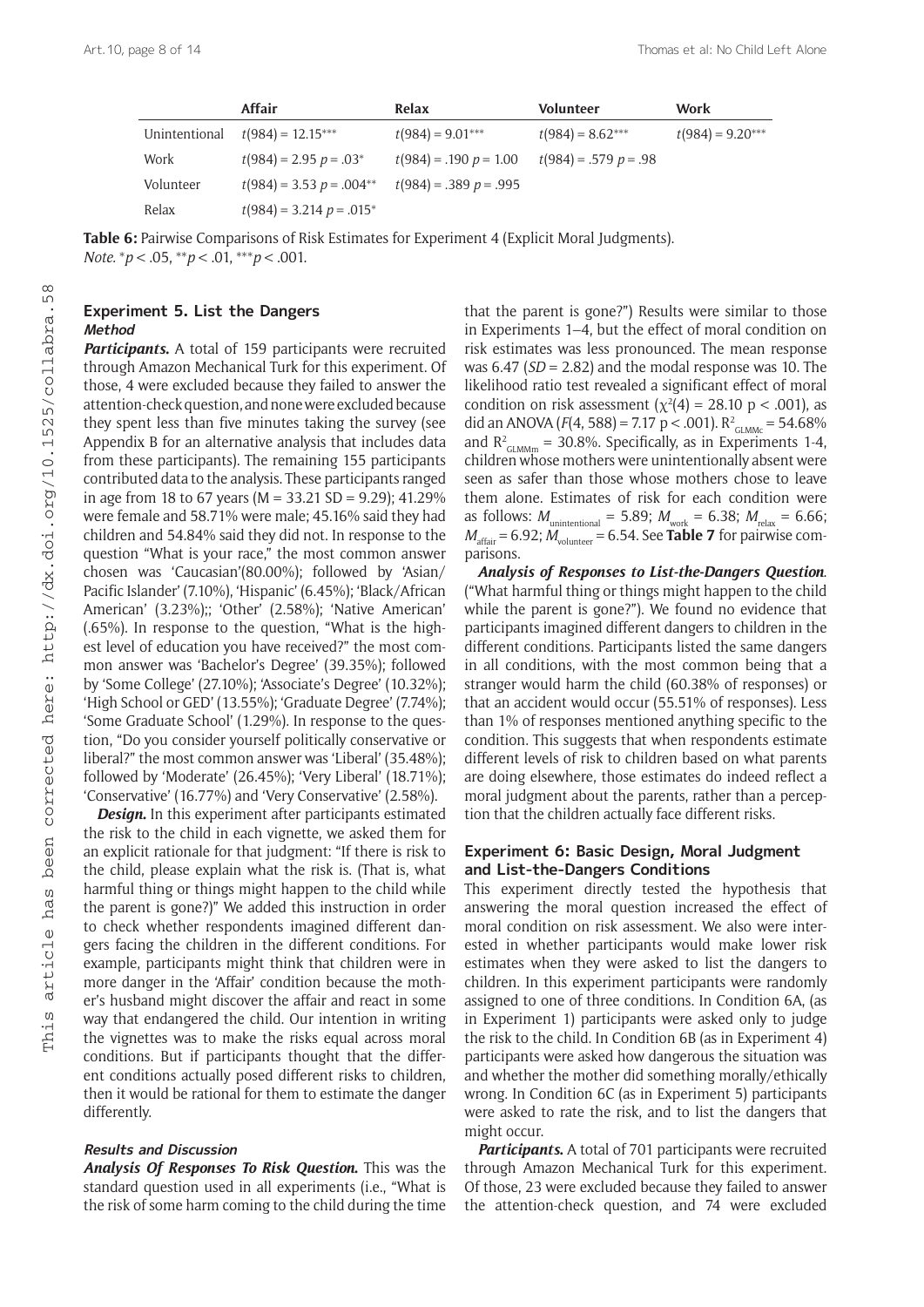|               | Affair                   | Relax                       | <b>Volunteer</b>           | Work                     |
|---------------|--------------------------|-----------------------------|----------------------------|--------------------------|
| Unintentional | $t(620) = 5.18***$       | $t(620) = 3.91, p = .001**$ | $t(620) = 3.38 p = .007**$ | $t(620) = 2.62 p = .067$ |
| Work          | $t(620) = 2.53 p = .079$ | $t(620) = 1.08 p = .82$     | $t(620) = .762 p = .94$    |                          |
| Volunteer     | $t(620) = 1.80 p = .37$  | $t(620) = .522 p = .98$     |                            |                          |
| Relax         | $t(620) = 1.28 p = .703$ |                             |                            |                          |

**Table 7:** Pairwise Comparisons of Risk Estimates for Experiment 5 (List the Dangers). *Note.* \**p* < .05, \*\**p* < .01, \*\*\**p = or* < .001.

|               | <b>Affair</b>                                                                                        | Relax                                                                                           | <b>Volunteer</b>                                                              | Work                                                                                            |
|---------------|------------------------------------------------------------------------------------------------------|-------------------------------------------------------------------------------------------------|-------------------------------------------------------------------------------|-------------------------------------------------------------------------------------------------|
|               |                                                                                                      |                                                                                                 |                                                                               |                                                                                                 |
| Unintentional | 6A: $t(2452) = 7.63***$<br>6B: $t(2452) = 11.48***$<br>6C: $t(2452) = 8.01***$                       | 6A: $t(2452) = 5.39***$<br>6B: $t(2452) = 9.63***$<br>6C: $t(2452) = 6.08***$                   | 6A: $t(2452) = 4.88***$<br>6B: $t(2452) = 9.61***$<br>6C: $t(2452) = 5.75***$ | 6A: $t(2452) = 6.00***$<br>6B: $t(2452) = 8.72***$<br>6C: $t(2452) = 6.0***$                    |
| Volunteer     | 6A: $t(2452) = 2.73$ $p = .284$<br>6B: $t(2452) = 1.87$ $p = .867$<br>6C: $t(2452) = 2.27$ $p = .62$ | 6A: $t(2452) = .503 p = 1.00$<br>6B: $t(2452) = .26 p = 1.00$<br>6C: $t(2452) = 1.41 p = .97$   |                                                                               | 6A: $t(2452) = 1.17$ $p = 1.00$<br>6B: $t(2452) = .90 p = 1.00$<br>6C: $t(2452) = .25 p = 1.00$ |
| Work          | $6A: t(2452) = 1.61 p = .96$<br>6B: $t(2452) = 2.76 p = .27$<br>6C: $t(2452) = 2.02 p = .79$         | 6A: $t(2452) = .614 p = 1.00$<br>6B: $t(2452) = .632 p = 1.00$<br>6C: $t(2452) = 1.16 p = 1.00$ |                                                                               |                                                                                                 |
| Relax         | 6A: $t(2452) = 2.23 p = .642$<br>6B: $t(2452) = 2.13 p = .716$<br>6C: $t(2452) = .86 p = 1.00$       |                                                                                                 |                                                                               |                                                                                                 |

**Table 8:** Pairwise Comparisons of Risk Estimates for Experiment 6A, 6B, 6C. *Note.* \**p* < .05, \*\**p* < .01, \*\*\**p = or* < .001.

because they spent less than five minutes taking the survey (see Appendix B for an alternative analysis that includes data from these participants). The remaining 611 participants contributed data to the analysis. These participants ranged in age from 18 to 75 years  $(M = 36.21)$ SD = 11.56); 51.55% were female and 48.45% were male; 62.03% said they had children and 37.97% said they did not. In response to the question "What is your race," the most common answer chosen was 'Caucasian'(79.21%); followed by 'Black/African American' (6.22%); 'Asian/ Pacific Islander' (7.20%), 'Hispanic' (4.58%); 'Other' (1.96%); 'Native American' (0.49%); 'Declined to Respond' (0.33%). In response to the question, "What is the highest level of education you have received?" the most common answer was 'Bachelor's Degree' (35.19%); followed by 'Some College' (29.13%); 'Associate's Degree' (10.47%); 'Graduate High School or Equivalent' (9.33%); 'Graduate Degree' (11.78%); 'Some Graduate School' (3.60%), 'Less than  $12<sup>th</sup>$  grade' (0.49%). In response to the question, "Do you consider yourself politically conservative or liberal?" the most common answer was 'Liberal' (33.06%); followed by 'Moderate' (23.57%); 'Very Liberal' (18.00%); 'Conservative' (19.80%) and 'Very Conservative' (5.56%).

#### **Results and Discussion**

The likelihood ratio test revealed a significant effect of moral condition on risk assessment  $(\chi^2(4) = 270.15$ p < .001), as did an ANOVA (*F*(4, 2428.10 = 73.08 p < .001).  $R^2_{\text{\tiny GLMMC}}$  = 57.68% and  $R^2_{\text{\tiny GLMMm}}$  = 13.62%. We also found an interaction between moral condition and 'Experiment Condition' (i.e. whether they were assigned to Condition A,B, or C)  $\chi^2$  (8) = 19.821 p = .011,  $F(8, 1800.18) = 2.47$  $p = .01$ . This interaction confirms our hypothesis that answering the moral question increased the effect of moral condition on risk assessment.

The overall pattern of responses in each condition matched those from Studies 1–5 (see **Table 8**). Means for Condition 6A were:  $M_A$  unintentional = 6.09;  $M_A$  work = 7.31  $M_{A \text{ volumeer}} = 6.70$ ;  $M_{A \text{ relax}} = 6.93$ ;  $M_{A \text{ affair}} = 7.51$ . Means for Condition 6B were:  $M_{B}$  unintentional = 5.70;  $M_{B}$  work = 7.49  $M_{B \text{ volume}}$  = 7.89;  $M_{B \text{ relax}}$  = 7.62;  $M_{B \text{ affine}}$  = 8.00. Means for Condition 6C were:  $M_c$  unintentional = 6.42;  $M_c$  work = 6.92;  $M_{C \text{ volume}} = 7.16$ ;  $M_{C \text{ relax}} = 7.46$ ;  $M_{C \text{ affair}} = 7.52$ .

#### Difference Scores

The purpose of this experiment was to find out whether the effect of moral condition on risk estimates could either be increased by asking respondents an explicit moral question, or decreased by asking them to list the actual dangers that children face. To investigate this, we averaged each participant's risk estimates across all 'intentional' conditions (affair, relax, work and volunteer) and subtracted their risk estimate for the Unintentional condition. We controlled for vignette type in order to account for the fact that some items (e.g. those involving younger children) might be judged to have a different baseline level of risk. We found a significant effect of experimental condition on these difference scores:  $(\chi^2(3) = 10.75)$ p = .005), ANOVA (*F*(2, 604.2 = 5.26 p = .005). Pairwise comparisons revealed significant differences between 6A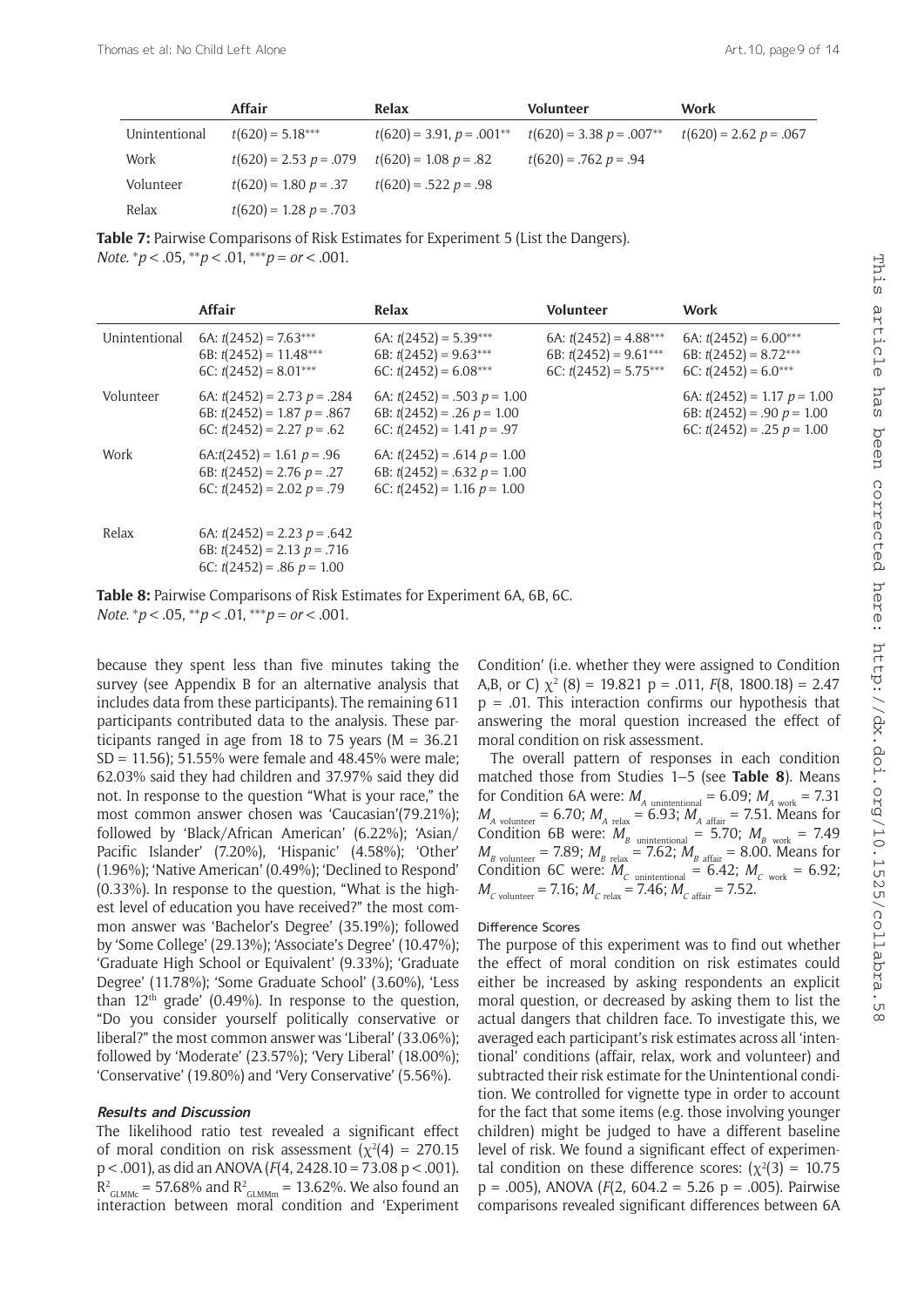and 6B (*t*(608.47) = 3.05 p = .007) and between 6B and 6C (*t*(608.47) = 3.56 p = .03); but not between 6A and 6C ( $t(608.47) = .53$  p = .86)). These results indicate that asking people to answer an explicit moral question does increase the moral bias in their risk estimates, and that asking people to list the dangers facing children does not decrease this bias.

#### **Summary of Experiments 1-6 Method**

*Summary of Participants.* A total of 1898 participants were recruited through Amazon Mechanical Turk across all six experiments. 89 were excluded because they failed to answer the question that checked whether they were reading the vignettes; and 375 were excluded because they spent less than five minutes taking the survey. (See Appendix B for a separate analysis that includes these participants' data.) The remaining 1328 participants contributed data to this analysis. Of these, 52% were female and 48% were male, 56.43% of the participants indicated they had children, 43.57% did not. Participants ranged in age from 18 to 75 years ( $M = 34.55$ , SD = 11.10).

In response to a question about their racial/ethnic identity, the most common answer chosen was 'Caucasian' (80.32%); followed by 'Black/African American' (6.11%); 'Asian/Pacific Islander' (5.88%), 'Hispanic' (5.20%); 'Other' (1.58%); 'Native American' (0.57%); and 'Decline to Respond' (0.34%). In response to the question, "What is the highest level of education you have received?", the most common answer was 'Bachelor's Degree' (34.62%); followed by 'Some College' (31.22%); 'Associate's Degree' (11.43%); 'High School or GED' (10.86%); 'Graduate Degree' (9.28%); 'Some Graduate School' (1.81%); and 'Less than 12<sup>th</sup> Grade' (0.79%). In response to the question, "Do you consider yourself politically conservative or liberal?" the most common answer was 'Liberal' (35.64%); followed by 'Moderate' (25.88%); 'Very Liberal' (18.39%); 'Conservative' (17.14%) and 'Very Conservative' (2.95%). See **Table 9** for a summary of the pairwise comparisons that were significant across the six experiments.

The pattern of moral judgments that participants gave for the explicit moral question in Experiments 4 and 6B was qualitatively similar to the pattern of risk estimates seen across studies: For example, the 'Unintentional' condition was seen as both most moral and safest. As might be expected, moral judgments differed more across conditions than risk estimates. For example, the 'Unintentional' condition was seen as much more moral than the 'Affair' condition, but only somewhat safer for the child.

*Effect of participants' gender and parental status***.**  Although all groups of respondents showed the patterns described above, there were small but significant differences in the absolute estimates of risk made by different groups in some studies. Most notably, women tended to rate situations as more dangerous than men, and parents tended to rate situations as more dangerous than non-parents. The result of these tendencies was that the highest overall estimates of risk were made by mothers; followed by fathers, childless women, and finally (with the lowest estimates), childless men. There was no evidence that other demographic factors had a noticeable effect on responses. For all demographic analyses, see Appendix C.

#### **General Discussion**

In the present studies, we examined how moral intuitions affect risk estimates. We found that when people make a negative moral judgment about a parent who leaves her child alone, their estimate of the danger facing that child is higher than for a situation that objectively poses equal risk to the child, but does not elicit the same moral disapproval. Specifically, participants judged that children whose parents left them alone on purpose were in greater danger than those whose parents left them by accident, despite identical descriptions of the circumstances in which children were alone (i.e., asleep in a car, parked in the cool underground parking garage of a gym, for 15 minutes). This finding is consistent with earlier studies showing that intentional violations of a norm are judged as morally worse than unintentional violations (e.g. [32, 33, 34, 35]).

The general reasoning behind our experimental design was that whatever might be going on elsewhere, as long as the immediate circumstances surrounding the child

|               | Affair                                                               | Relax                                    | <b>Volunteer</b>                                                                                            | <b>Work</b>                                                               |
|---------------|----------------------------------------------------------------------|------------------------------------------|-------------------------------------------------------------------------------------------------------------|---------------------------------------------------------------------------|
| Unintentional | All experiments:<br>$p's < .001***$                                  | All experiments:<br>$p's <$ or = .001*** | Experiments $1, 2, 4, 6$ :<br>$p's < .001***$ .<br>Experiment 2: $p = .002**$<br>Experiment 5: $p = .011^*$ | Experiment 1: $p < .05^*$<br>Experiments 3, 4, 6:<br>$p's < or = .001***$ |
| Work          | Experiments 1 and 4:<br>$p's < .05^*$<br>Experiment 2: $p = .010$ ** | Experiment 2:<br>$p = .023*$             |                                                                                                             |                                                                           |
| Relax         | Experiment 4: $p = .015^*$                                           |                                          |                                                                                                             |                                                                           |
| Volunteer     | Experiment 4:<br>$p = .004**$                                        |                                          |                                                                                                             |                                                                           |

**Table 9:** Significant Pairwise Comparisons Among Risk Estimates for Different Experiments. *Note.* Table lists the experiments in which each pairwise comparison was statistically significant.  $*p < .05, **p < .01, **p < .001.$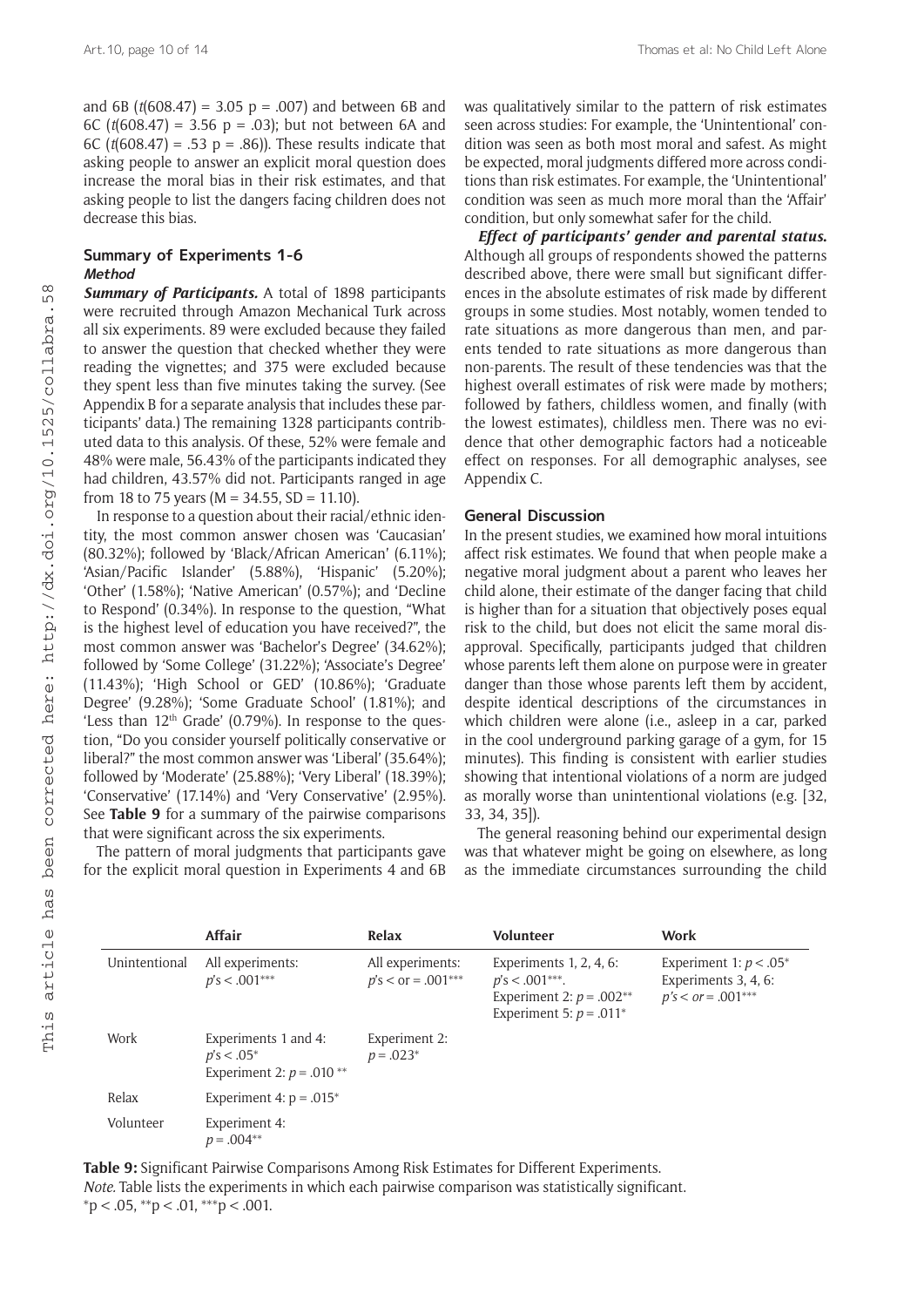were the same (same child, same location, same duration of time), any differences in the estimates of risk to the child in that situation must reflect bias on the part of participants. However, we did consider the possibility that respondents might see parents' moral shortcomings as posing a general, rather than specific risk to their children. For example, participants might reason that a parent who would intentionally leave her child alone for 30 minutes would probably make a lot of other 'risky' parenting decisions as well, which could cumulatively place the child in danger. Although we cannot rule out this possibility completely, we did try to address it in the piloting phase by modifying the test question from its original wording in the pilot studies ("On a scale of 1 to 10, with 1 being SAFEST/LOWEST RISK, and 10 being MOST DANGEROUS/ HIGHEST RISK, what is the risk of some harm coming to the child?") to the wording used in Experiments 1-6, ("On a scale of 1 to 10, with 1 being SAFEST/LOWEST RISK, and 10 being MOST DANGEROUS/HIGHEST RISK, what is the risk of some harm coming to the child *during the time that the parent is gone*?").

In reality of course, children who are left alone in circumstances approved by their parents are likely to be safer than children who find themselves alone by accident, because parents can take steps to ensure their child's well-being in their absence (e.g., making sure the baby is securely buckled into a car seat; that the car is parked in a shady spot; that an older child has a cell phone, knows when to expect the parent back, etc.) The fact that participants considered children left alone by accident safer than those left alone on purpose strongly suggests that participants' moral condemnation of parents skewed their risk estimates.

Experiments 2–6 represent extensions and variations on the original design. In Experiment 2, the vignettes described fathers. The only noticeable difference between risk estimates in this experiment and the others (which featured mothers) was in how participants treated the 'Work' condition. In six out of seven experimental conditions featuring vignettes with mothers (i.e., Experiments 1, 3, 4, 6A, 6B and 6C), a mother's choosing to leave for work was considered significantly more dangerous to her child than if she left by accident. However, in Experiment 2 (featuring fathers), work-related absences and unintentional absences were treated similarly, presumably reflecting a more positive moral evaluation of fathers who work than of mothers who do so. We hesitate to conclude too much from the results of one experiment, but it does suggest an interesting direction for future research, namely the question of how moral judgments and thus risk estimates differ for fathers vs. mothers.

Interestingly, the difference between the Unintentional and Work conditions also was not significant in Experiment 5, where participants had to list the dangers facing children. We wondered if asking people to list the dangers might have suppressed the moral bias in much the same way that asking them a moral question increased it. However, Experiment 6 failed to provide confirmation for this hypothesis.

In Experiment 3, we lowered the ages of the mothers by 10 years and gave them lower-paying jobs (e.g., McDonald's cashier instead of accountant). The pattern of responses was the same as in Experiment 1, suggesting that mothers' age and occupation did not make a big difference to responses. However, it is worth noting that the data in all of these experiments showed some evidence of ceiling effects (e.g., the modal risk estimate in every experiment was 10). So if participants had been *less* judgmental of younger mothers, that difference could have shown up in the form of *lower* risk estimates. But if participants were *more* judgmental of younger mothers, it might be hard to detect that difference, because many participants were already making the highest possible estimation of risk. This suggests another direction for future research: If researchers can identify a set of vignettes that elicit more moderate estimates of risk, it might be worth revisiting the question of whether participants make different moral judgments about mothers who differ in age, occupation or other attributes.

In Experiment 4, we asked participants to make explicit moral judgments about the behavior of the mothers in the vignettes. This served as a manipulation check, confirming that subjects did consider leaving a child alone on purpose to be less morally acceptable than leaving a child alone by accident. Leaving to meet one's lover was also considered less acceptable than leaving to work or relax. A second reason for including the moral question was to allow participants to make separate evaluations of the risk to the child and the morality of the mother's actions. We thought that by giving participants a way to express their moral disapproval separately from their estimates of risk, they might produce less biased estimates of risk. In fact, the opposite turned out to be true: Risk estimates in Experiment 4 were *more* affected by moral judgments than in Experiments 1–3. It seems that the explicit moral question simply primed respondents to pay more attention to morality, producing even more exaggerated estimates of risk. The effect was particularly noticeable in the ratings for the 'Affair' condition. In every experiment, the 'Affair' condition was rated more dangerous to children than the 'Unintentional' condition. But in Experiment 4, the 'Affair' condition was also rated as significantly riskier than any of the other three intentional conditions ('Work,' 'Volunteer' or 'Relax'). Similar findings were seen in Studies 1 and 2, where a parent's affair-related absence was seen as more dangerous to the child than the same parent's workrelated absence; but the effect in Experiment 4 was more pronounced than in the other experiments.

In Experiment 5, we asked respondents to provide a rationale for their risk estimates by listing the risks that children actually face when left alone. The practical reason for doing this was to check whether respondents actually imagined different risks to children whose parents left for different reasons. For example, if respondents thought that a mother meeting her lover was placing her child in danger of harm from a jealous husband, then estimates of risk might reasonably be higher for the 'Affair' condition than for other conditions. But in fact we found no evidence of such reasoning. The most common risks listed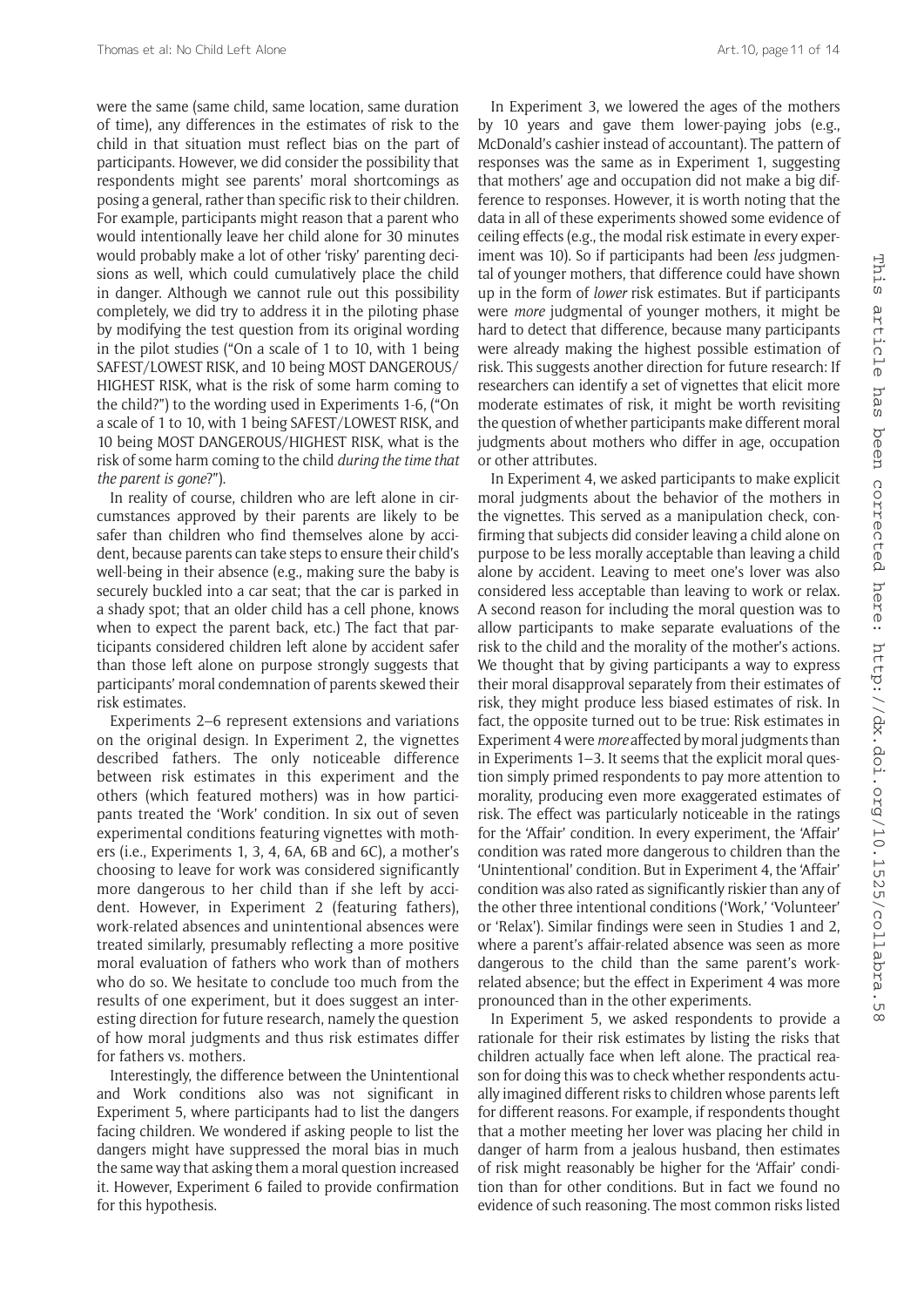by respondents were stranger abduction and accidents, and this did not differ across moral conditions.

Experiment 6 was designed to test whether the moral bias in risk estimates could be manipulated either by asking participants to make an explicit moral judgment (as in Experiment 4), or by asking them to think about the actual dangers facing children (as in Experiment 5). Based on the results of Experiment 4, we hypothesized that asking participants to make an explicit moral judgment would increase the bias. Based somewhat on the results of Experiment 5 (specifically on the relative similarity of risk estimates for the Unintentional and Work conditions) and perhaps on our own wistful hopes for human rationality, we hypothesized that asking people to list the dangers might suppress the moral bias, by encouraging them to realize that the dangers were (a) actually low-probability events, and (b) in no way dependent on what the parent was doing elsewhere.

Participants in Experiment 6 were randomly assigned to one of three conditions. Those assigned to Condition 6A were given Experiment 1: They read the vignettes and estimated how much danger each child was in. Those assigned to Condition 6B were given Experiment 4: They read the same vignettes, and provided both a risk estimate (of how much danger the child was in) and an explicit moral judgment (of how wrong the mother's actions were), in counterbalanced order. Those assigned to Condition 6C were given Experiment 5: They read the vignettes, estimated how much danger the child was in, and then listed what harmful things might happen to the child in the parent's absence. Risk estimates in Condition 6B were higher than in 6A and 6C, confirming that the effect of moral condition on risk estimates was indeed increased when participants were invited to make explicit moral judgments. Risk estimates in Conditions 6A and 6C were similar, indicating that when participants are asked to list the dangers to children, the moral bias affecting their risk estimates does not change. Another way of interpreting this finding might be that participants were already thinking about the dangers to children, and so asking them to list the dangers had no effect. An interesting direction for future research might be to explore what manipulations, if any, decrease this moral bias. For example, if participants were told that twenty times as many children die in car accidents than in parked cars every year, would their estimates of the risk to children in parked cars be lower?

The most important conclusion we draw from this set of experiments is the following: People don't only think that leaving children alone is dangerous and therefore immoral. *They also think it is immoral and therefore dangerous*. That is, people overestimate the actual danger to children who are left alone by their parents, in order to better support or justify their moral condemnation of parents who do so.

This brings us back to our opening question: How can we explain the recent hysteria about unsupervised children, often wildly out of proportion to the actual risks posed by the situation? Our findings suggest that once a moralized norm of 'No child left alone' was generated, people began to feel morally outraged by parents who violated that

norm. The need (or opportunity) to better support or justify this outrage then elevated people's estimates of the actual dangers faced by children. These elevated risk estimates, in turn, may have led to even stronger moral condemnation of parents and so on, in a self-reinforcing feedback loop.

Some readers may wonder whether subjects in these experiments simply confounded the notion of 'putting a child in danger' with that of 'irresponsible parenting', in effect answering a different question than the one we asked. Of course, this hypothesis is only a competitor to our own if subjects' judgments of increased parental irresponsibility are not *themselves* a consequence of increased judgments of risk to the child. That is, if subjects judge parents to be increasingly irresponsible *because* they judge the children to be at greater risk, this is not an alternative to our hypothesis but an elaboration of it.

Moreover, even if subjects' increasing judgments of parental responsibility are *not* consequences of similarly increasing judgments of risk, the larger point we hope to make still stands. That is, even if we assume that onlookers, police officers, district attorneys, social workers and judges are answering an implicit question about parental irresponsibility when they are asked an explicit question about risk, *these are still the answers they give when asked to make judgments about risk*. Indeed, if people are 'really' judging parental responsibility when they are asked about risk, then the effect is even more extreme than we have described here: People's estimates of dangers are not merely *influenced* but instead simply *replaced* by normative evaluations of the acceptability or propriety of the parent's conduct.

Either way, this particular case can be seen as an instance of a more general phenomenon we might call the *moralized reinforcement of factual beliefs* (here, the belief that children left alone are in grave danger). This is a process whereby one forms or revises one's factual beliefs about the world so that they better support one's moral convictions. This general phenomenon is consistent with other models of moral cognition, including the idea of moral coherence [20] and the Social Intuitionist Model [22]. This phenomenon provides a ready explanation for the moralized hysteria currently seen in the criminalization of parents who leave their children alone, even in objectively low-risk situations. Further experiments could explore whether this phenomenon extends to risk estimates in other domains.

Although it was not the focus of our studies, looking at these data it is hard not to be struck by how exaggerated participants' estimates of risk were overall. We asked participants to rate the danger to children on a scale of 1 to 10, and in every single experiment, the most common answer given was 10. We tried to address this problem in the piloting stage: In the first version of the survey we piloted, children in the vignettes were left alone for 45 minutes to 2 hours. With those times, the modal response was 10 and the mean response was 7.52. We shortened the times (down to 10 minutes for a baby and 45 minutes for an 8-year-old), hoping to get more estimates near the middle of the scale. But even with the shorter times, the modal response was still 10 and the mean barely dropped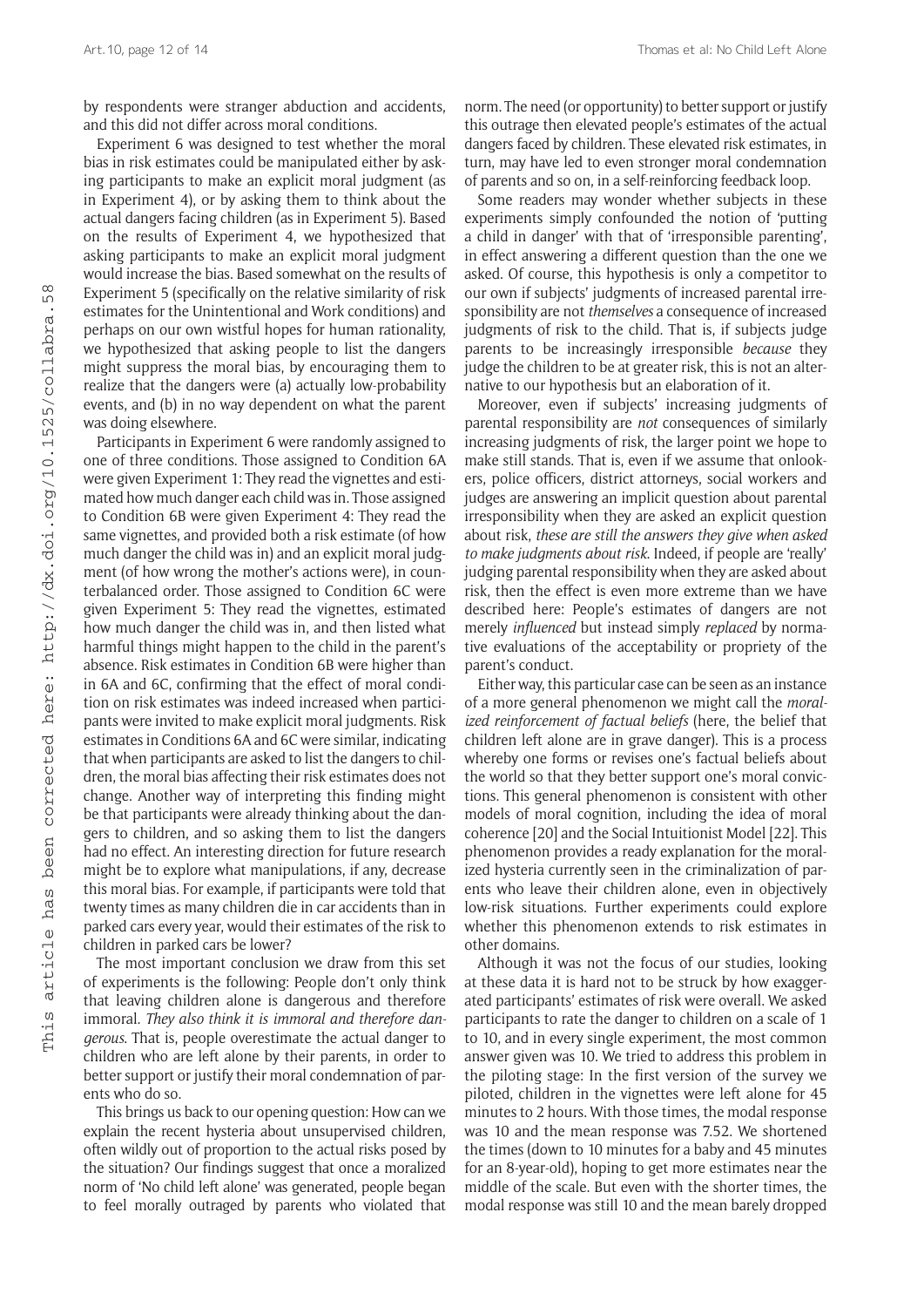(to 7.32). An obvious direction for future studies would be to design vignettes describing even less risky situations in order to eliminate ceiling effects. However, it may well be that the moral panic about this issue has reached the point where people believe that any child not under an adult's direct gaze is in imminent, grave danger. By the same token, researchers may find it difficult to concoct any fictional situation in which a child is somehow alone, but participants hold the child's mother morally blameless.

As a practical matter, these findings have important implications for public policy. Currently, intuitive estimates of the risk to children left alone—estimates made by onlookers, police officers, social workers, judges, and so on—serve as the rationale for prosecuting parents who allow their children to play in parks, walk to school, wait in cars, etc., without an adult present. For example, mothers are now frequently arrested, charged with abuse or neglect and even jailed for allowing their children to wait in a car for just a few minutes (e.g., [9, 10, 36]). As Pimentel [15] observed, "If criminal child neglect standards are sufficiently vague, applied in the discretion of prosecutors and in the judgment of juries steeped in the media's fearmongering, parents will have little choice but to . . . buy into the Intensive Parenting culture." Our findings suggest that those estimates of risk are consistently and systematically biased by people's moral disapproval of parents who violate a recently-imposed (and empirically unsupported) norm against ever leaving children unsupervised. These findings should caution those who make and enforce the law to distinguish factually-based, rational assessments of risk to children from intuitive moral judgments about parents, and to avoid investing the latter with the force of law.

## **Supplementary Files**

The supplementary files for this article can be found as follows:

- **Supplementary File 1:** [http://dx.doi.org/10.1525/](http://dx.doi.org/10.1525/collabra.33.s1) [collabra.33.s1](http://dx.doi.org/10.1525/collabra.33.s1) **Appendix A.**
- **Supplementary File 2:** [http://dx.doi.org/10.1525/](http://dx.doi.org/10.1525/collabra.33.s2) [collabra.33.s2](http://dx.doi.org/10.1525/collabra.33.s2) **Appendix B.**
- **Supplementary File 3:** [http://dx.doi.org/10.1525/](http://dx.doi.org/10.1525/collabra.33.s3) [collabra.33.s3](http://dx.doi.org/10.1525/collabra.33.s3) **Appendix C.**
- **Supplementary File 4:** [http://dx.doi.org/10.1525/](http://dx.doi.org/10.1525/collabra.33.s4) [collabra.33.s4](http://dx.doi.org/10.1525/collabra.33.s4) **Appendix D.**

## **Competing Interests**

The authors declare that they have no competing interests.

#### **References**

- 1. St. George, D. 2015 (January 14). Parents investigated for neglect after letting kids walk home alone. *The Washington Post*. Retrieved from: [https://www.](https://www.washingtonpost.com/local/education/maryland-couple-want-free-range-kids-but-not-all-do/2015/01/14/d406c0be-9c0f-11e4-bcfb-059ec7a93ddc_story.html) [washingtonpost.com/local/education/](https://www.washingtonpost.com/local/education/maryland-couple-want-free-range-kids-but-not-all-do/2015/01/14/d406c0be-9c0f-11e4-bcfb-059ec7a93ddc_story.html) [maryland-couple-want-free-range-kids-but](https://www.washingtonpost.com/local/education/maryland-couple-want-free-range-kids-but-not-all-do/2015/01/14/d406c0be-9c0f-11e4-bcfb-059ec7a93ddc_story.html)[not-all-do/2015/01/14/d406c0be-9c0f-11e4-bcfb-](https://www.washingtonpost.com/local/education/maryland-couple-want-free-range-kids-but-not-all-do/2015/01/14/d406c0be-9c0f-11e4-bcfb-059ec7a93ddc_story.html)[059ec7a93ddc\\_story.html.](https://www.washingtonpost.com/local/education/maryland-couple-want-free-range-kids-but-not-all-do/2015/01/14/d406c0be-9c0f-11e4-bcfb-059ec7a93ddc_story.html)
- 2. Skenazy, L. 2015. 11-Year-Old Boy Played in His Yard. CPS Took Him, Felony Charge for Parents. Retrieved

from: [http://reason.com/blog/2015/06/11/11-year](http://reason.com/blog/2015/06/11/11-year-old-boy-played-in-his-yard-cps-t)[old-boy-played-in-his-yard-cps-t](http://reason.com/blog/2015/06/11/11-year-old-boy-played-in-his-yard-cps-t) (June 16, 2015).

- 3. Gardner, D. 2009. The Science of Fear: How the Culture of Fear Manipulates Your Brain.
- 4. Brody, J. E. 2007 (September 11). Turning the Ride to School Into a Walk. New York Times. New York City. Retrieved from: [http://www.nytimes.](http://www.nytimes.com/2007/09/11/health/11brod.html?_r = 1&.) [com/2007/09/11/health/11brod.html?\\_r = 1&](http://www.nytimes.com/2007/09/11/health/11brod.html?_r = 1&.).
- 5. Hart, R. 1979. Children's experience of place. Oxford, England: Irvington.
- 6. Miller, L., and Spiegal, A. 2015. Fearless : Invisibilia. Retrieved from: [http://www.npr.org/programs/](http://www.npr.org/programs/invisibilia/377515477/fearless) [invisibilia/377515477/fearless](http://www.npr.org/programs/invisibilia/377515477/fearless) (March 10, 2015).
- 7. Tversky, A., and Kahneman, D. 1973. Availability: A heuristic for judging frequency and probability. Cognitive Psychology. DOI: [http://dx.doi.org/](http://dx.doi.org/10.1016/0010-0285(73)90033-9) [10.1016/0010-0285\(73\)90033-9](http://dx.doi.org/10.1016/0010-0285(73)90033-9)
- 8. Anderson Cooper 360 Degrees. Episode 110. Taken: Children Lost and Found. 2007. CNN. Retrieved from: [http://www.cnn.com/TRANSCRIPTS/0701/19/](http://www.cnn.com/TRANSCRIPTS/0701/19/acd.02.html) [acd.02.html](http://www.cnn.com/TRANSCRIPTS/0701/19/acd.02.html).
- 9. Adwar, C. 2014. Attorney: McDonald's Mom Who Let Her Child Play In Park Did Not Put Her In Harm's Way. *Business Insider*. Retrieved from: [http://www.](http://www.businessinsider.com/attorney-defends-debra-
harrell-after-daughter-played-alone-at-park-2014-7) [businessinsider.com/attorney-defends-debra](http://www.businessinsider.com/attorney-defends-debra-
harrell-after-daughter-played-alone-at-park-2014-7)[harrell-after-daughter-played-alone-at-park-2014-7](http://www.businessinsider.com/attorney-defends-debra-
harrell-after-daughter-played-alone-at-park-2014-7).
- 10. Brooks, K. 2014. The day I left my son in the car. Retrieved from: [http://www.salon.com/2014/](http://www.salon.com/2014/06/03/the_day_i_left_my_son_in_the_car/) [06/03/the\\_day\\_i\\_left\\_my\\_son\\_in\\_the\\_car/](http://www.salon.com/2014/06/03/the_day_i_left_my_son_in_the_car/) (June 16, 2015).
- 11. Florida Parents Charged with Felony "Neglect" After 11-Year-Old Son Plays in Backyard for 90 Minutes | Fox News Insider. 2015 (June 16). FOX News Insider. Retrieved from: [http://insider.](http://www.businessinsider.com/attorney-defends-debra-
harrell-after-daughter-played-alone-at-park-2014-7) [foxnews.com/2015/06/14/florida-parents](http://www.businessinsider.com/attorney-defends-debra-
harrell-after-daughter-played-alone-at-park-2014-7)[charged-felony-neglect-after-11-year-old-son-plays](http://www.businessinsider.com/attorney-defends-debra-
harrell-after-daughter-played-alone-at-park-2014-7)[backyard-90-minutes.](http://www.businessinsider.com/attorney-defends-debra-
harrell-after-daughter-played-alone-at-park-2014-7)
- 12. Gregory, P. 2015. NJ high court to decide if leaving toddler in car for several minutes is neglect. *Newsworks*. Retrieved from: [http://www.newsworks.](http://www.newsworks.org/index.php/local/new-jersey/81239-nj-high-court-to-decide-if-leaving-toddler-alone-in-car-for-a-few-minutes-is-neglect-) [org/index.php/local/new-jersey/81239-nj-high](http://www.newsworks.org/index.php/local/new-jersey/81239-nj-high-court-to-decide-if-leaving-toddler-alone-in-car-for-a-few-minutes-is-neglect-)[court-to-decide-if-leaving-toddler-alone-in-car-for-a](http://www.newsworks.org/index.php/local/new-jersey/81239-nj-high-court-to-decide-if-leaving-toddler-alone-in-car-for-a-few-minutes-is-neglect-)[few-minutes-is-neglect-.](http://www.newsworks.org/index.php/local/new-jersey/81239-nj-high-court-to-decide-if-leaving-toddler-alone-in-car-for-a-few-minutes-is-neglect-)
- 13. Schmidt, C. 2014 (August 1). Florida mom arrested after letting 7-year-old walk to park alone. CNN. Retrieved from: [http://www.cnn.com/2014/07/31/](http://www.cnn.com/2014/07/31/living/florida-mom-arrested-son-park/) [living/florida-mom-arrested-son-park/.](http://www.cnn.com/2014/07/31/living/florida-mom-arrested-son-park/)
- 14. Schulte, B., and St. George, D. 2015 (April 14). "Free-range" family again at center of debate after police pick up children – The Washington Post. *Washington Post*. Retrieved from: [http://www.](http://www.washingtonpost.com/local/free-range-family-again-in-spotlight-after-police-pick-up-kids-6-and-10/2015/04/13/30e2a2f4-e1f1-11e4-81ea-0649268f729e_story.html) [washingtonpost.com/local/free-range-family](http://www.washingtonpost.com/local/free-range-family-again-in-spotlight-after-police-pick-up-kids-6-and-10/2015/04/13/30e2a2f4-e1f1-11e4-81ea-0649268f729e_story.html)[again-in-spotlight-after-police-pick-up-kids-6](http://www.washingtonpost.com/local/free-range-family-again-in-spotlight-after-police-pick-up-kids-6-and-10/2015/04/13/30e2a2f4-e1f1-11e4-81ea-0649268f729e_story.html) [and-10/2015/04/13/30e2a2f4-e1f1-11e4-81ea-](http://www.washingtonpost.com/local/free-range-family-again-in-spotlight-after-police-pick-up-kids-6-and-10/2015/04/13/30e2a2f4-e1f1-11e4-81ea-0649268f729e_story.html)[0649268f729e\\_story.html.](http://www.washingtonpost.com/local/free-range-family-again-in-spotlight-after-police-pick-up-kids-6-and-10/2015/04/13/30e2a2f4-e1f1-11e4-81ea-0649268f729e_story.html)
- 15. Pimentel, D. 2012. Criminal Child Neglect and the 'Free Range Kid': Is Overprotective Parenting the New Standard of Care? Utah Law Review, 2012(947).
- 16. Bilson, A., and Martin, K. E. 2016. Referrals and Child Protection in England: One in Five Children Referred